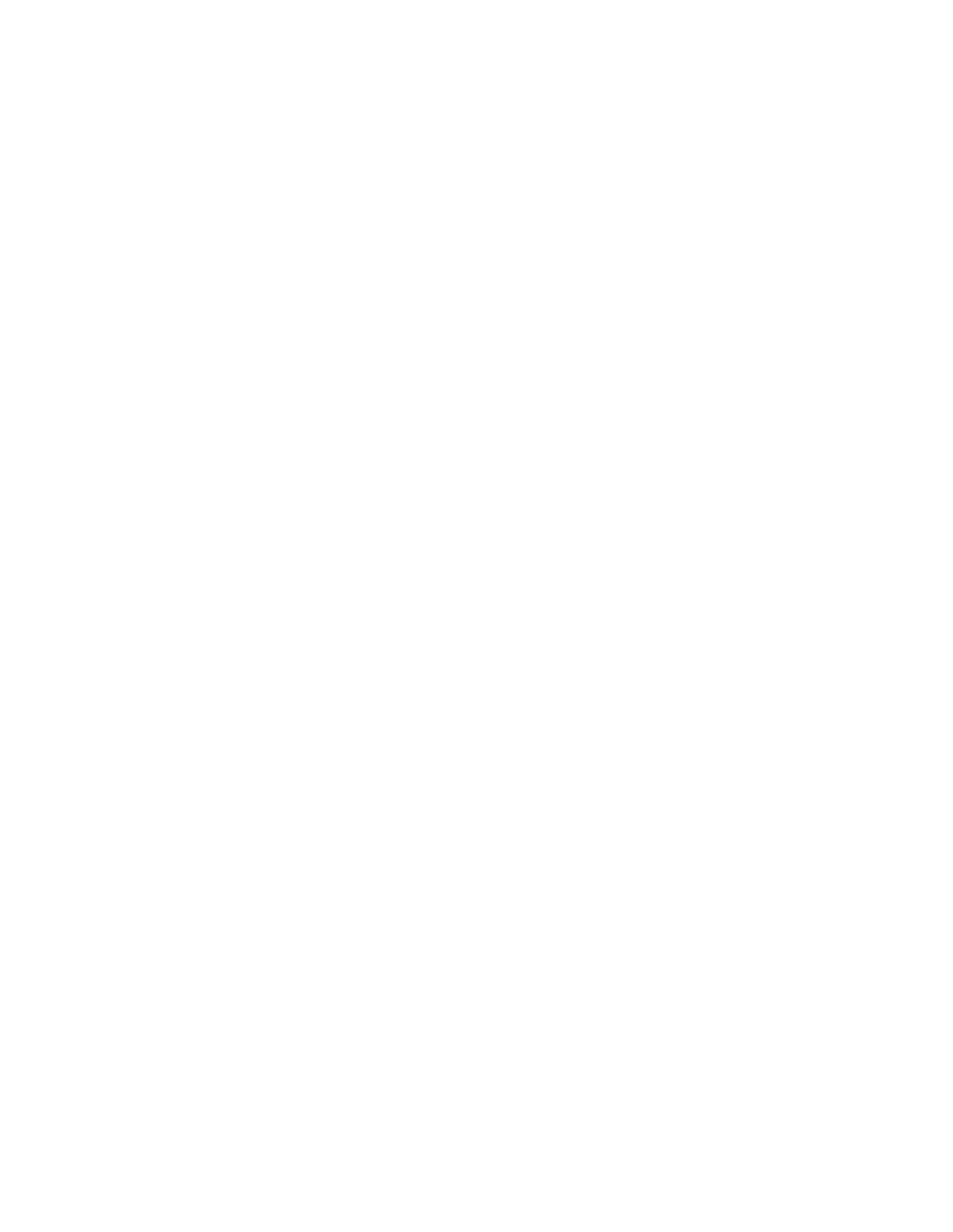F

|                       |              |                          | Annual       |
|-----------------------|--------------|--------------------------|--------------|
|                       | Amortization | Balance of               | Amortization |
| <b>Valuation Date</b> | Period       | <b>Transitional UAAL</b> | Payment      |
| 6/30/2013             | 25           | \$182,988,036            | \$16,415,980 |
| 6/30/2014             | 24           | 180,296,159              | 16,415,980   |
| 6/30/2015             | 23           | 177,402,391              | 16,415,980   |
| 6/30/2016             | 22           | 174,291,591              | 16,415,980   |
| 6/30/2017             | 21           | 170,947,481              | 16,287,231   |
| 6/30/2018             | 20           | 167,310,363              | 16,163,032   |
| 6/30/2019             | 19           | 163,360,988              | 16,163,032   |
| 6/30/2020             | 18           | 159, 123, 309            | 16,163,032   |
| 6/30/2021             | 17           | 154,576,279              | 16,052,513   |
| 6/30/2022             | 16           | 149,653,258              | 16,052,513   |
| 6/30/2023             | 15           | 144,375,779              | 16,052,513   |
| 6/30/2024             | 14           | 138,718,322              | 16,052,513   |
| 6/30/2025             | 13           | 132,653,529              | 16,052,513   |
| 6/30/2026             | 12           | 126, 152, 070            | 16,052,513   |
| 6/30/2027             | 11           | 119,182,506              | 16,052,513   |
| 6/30/2028             | 10           | 111,711,133              | 16,052,513   |
| 6/30/2029             | 9            | 103,701,822              | 16,052,513   |
| 6/30/2030             | 8            | 95,115,840               | 16,052,513   |
| 6/30/2031             | 7            | 85,911,668               | 16,052,513   |
| 6/30/2032             | 6            | 76,044,795               | 16,052,513   |
| 6/30/2033             | 5            | 65,467,508               | 16,052,513   |
| 6/30/2034             | 4            | 54,128,655               | 16,052,513   |
| 6/30/2035             | 3            | 41,973,405               | 16,052,513   |
| 6/30/2036             | 2            | 28,942,978               | 16,052,513   |
| 6/30/2037             | 1            | 14,974,359               | 16,052,513   |
| 6/30/2038             | 0            |                          |              |

#### **AMORTIZATION OF TRANSITIONAL UAAL**

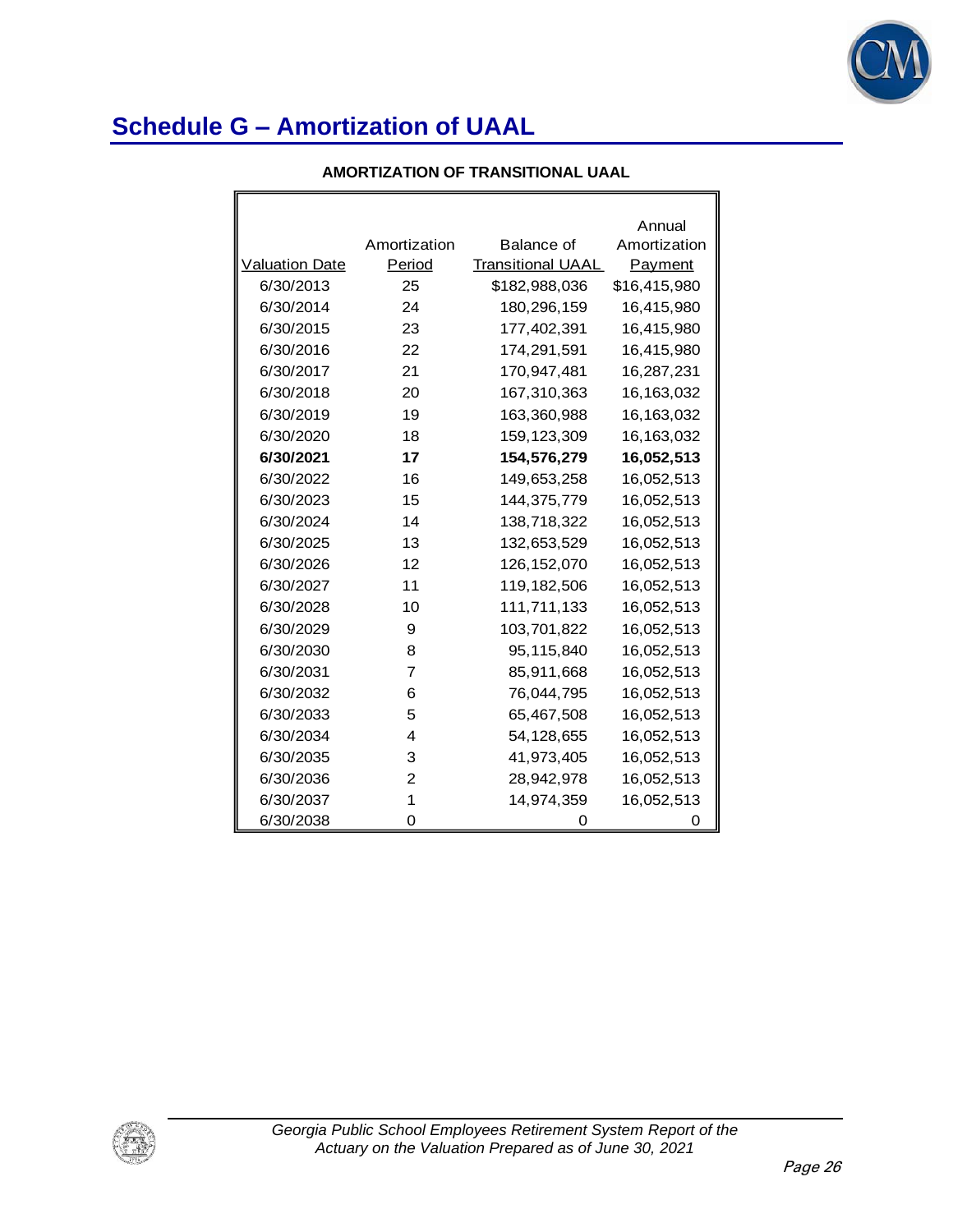

F

| AMORTIZATION OF 2014 INCREMENTAL UAAL |
|---------------------------------------|
|                                       |

|                       |                | Balance of      | Annual        |
|-----------------------|----------------|-----------------|---------------|
|                       | Amortization   | New Incremental | Amortization  |
| <b>Valuation Date</b> | Period         | UAAL 6/30/2014  | Payment       |
| 6/30/2014             | 25             | (\$21,380,749)  | (\$1,918,081) |
| 6/30/2015             | 24             | (21,066,224)    | (1,918,081)   |
| 6/30/2016             | 23             | (20, 728, 109)  | (1,918,081)   |
| 6/30/2017             | 22             | (20, 364, 636)  | (1,902,575)   |
| 6/30/2018             | 21             | (19,969,044)    | (1,887,586)   |
| 6/30/2019             | 20             | (19, 539, 198)  | (1,887,586)   |
| 6/30/2020             | 19             | (19,077,974)    | (1,887,586)   |
| 6/30/2021             | 18             | (18, 583, 080)  | (1,874,145)   |
| 6/30/2022             | 17             | (18,046,917)    | (1,874,145)   |
| 6/30/2023             | 16             | (17, 472, 150)  | (1,874,145)   |
| 6/30/2024             | 15             | (16, 856, 000)  | (1,874,145)   |
| 6/30/2025             | 14             | (16, 195, 486)  | (1,874,145)   |
| 6/30/2026             | 13             | (15, 487, 416)  | (1,874,145)   |
| 6/30/2027             | 12             | (14, 728, 365)  | (1,874,145)   |
| 6/30/2028             | 11             | (13, 914, 663)  | (1,874,145)   |
| 6/30/2029             | 10             | (13,042,373)    | (1,874,145)   |
| 6/30/2030             | 9              | (12, 107, 279)  | (1,874,145)   |
| 6/30/2031             | 8              | (11, 104, 858)  | (1,874,145)   |
| 6/30/2032             | $\overline{7}$ | (10,030,263)    | (1,874,145)   |
| 6/30/2033             | 6              | (8,878,297)     | (1,874,145)   |
| 6/30/2034             | 5              | (7,643,389)     | (1,874,145)   |
| 6/30/2035             | 4              | (6,319,568)     | (1,874,145)   |
| 6/30/2036             | 3              | (4,900,432)     | (1,874,145)   |
| 6/30/2037             | 2              | (3,379,118)     | (1,874,145)   |
| 6/30/2038             | 1              | (1,748,270)     | (1,874,145)   |
| 6/30/2039             | 0              | O               | 0             |

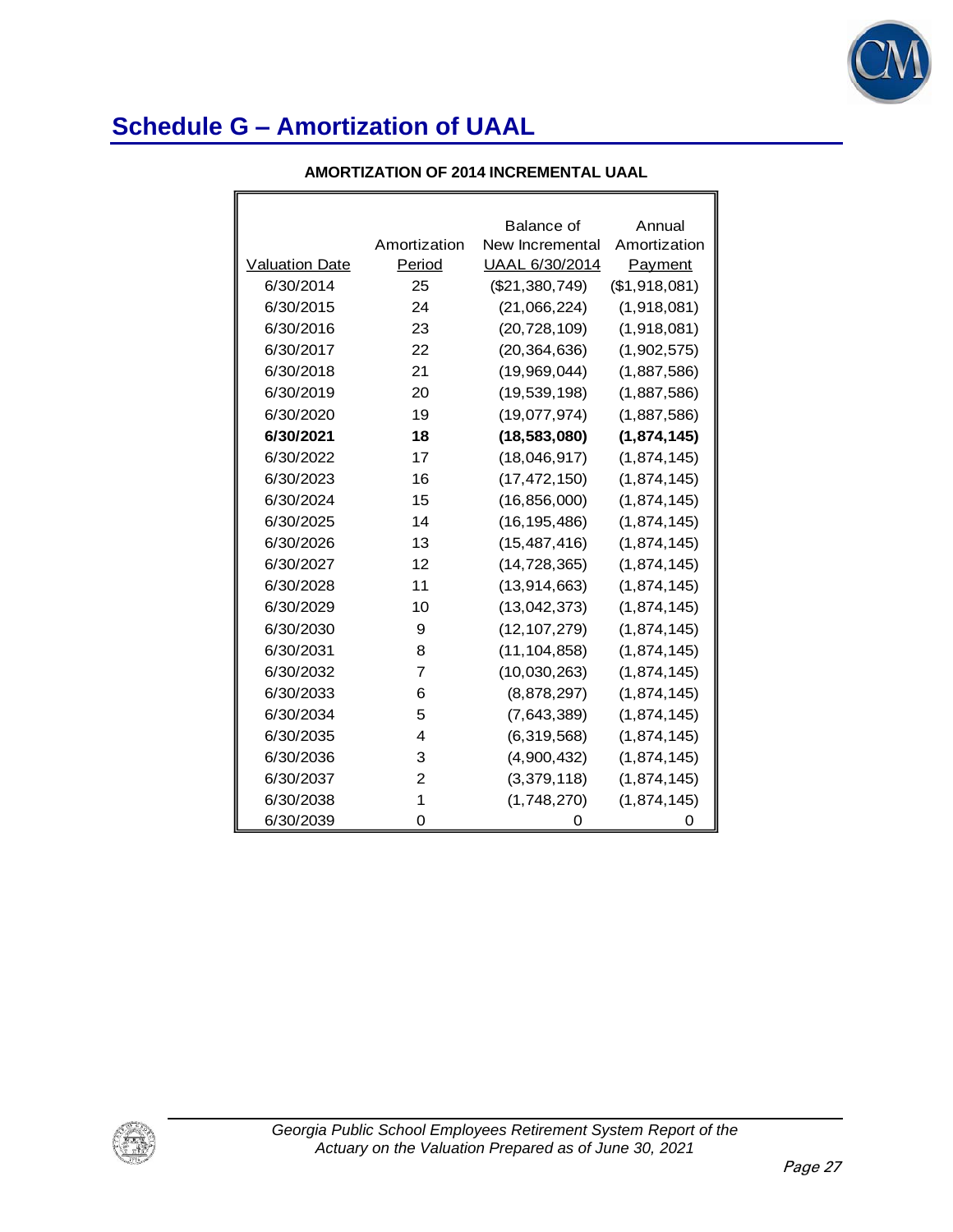

| AMORTIZATION OF 2015 INCREMENTAL UAAL |
|---------------------------------------|
|                                       |

|                       |              | Balance of      | Annual       |
|-----------------------|--------------|-----------------|--------------|
|                       | Amortization | New Incremental | Amortization |
| <b>Valuation Date</b> | Period       | UAAL 6/30/2015  | Payment      |
| 6/30/2015             | 25           | \$5,795,541     | \$519,922    |
| 6/30/2016             | 24           | 5,710,285       | 519,922      |
| 6/30/2017             | 23           | 5,618,634       | 515,598      |
| 6/30/2018             | 22           | 5,518,815       | 511,410      |
| 6/30/2019             | 21           | 5,410,279       | 511,410      |
| 6/30/2020             | 20           | 5,293,819       | 511,410      |
| 6/30/2021             | 19           | 5,168,858       | 507,628      |
| 6/30/2022             | 18           | 5,033,388       | 507,628      |
| 6/30/2023             | 17           | 4,888,163       | 507,628      |
| 6/30/2024             | 16           | 4,732,483       | 507,628      |
| 6/30/2025             | 15           | 4,565,593       | 507,628      |
| 6/30/2026             | 14           | 4,386,687       | 507,628      |
| 6/30/2027             | 13           | 4,194,901       | 507,628      |
| 6/30/2028             | 12           | 3,989,305       | 507,628      |
| 6/30/2029             | 11           | 3,768,907       | 507,628      |
| 6/30/2030             | 10           | 3,532,640       | 507,628      |
| 6/30/2031             | 9            | 3,279,361       | 507,628      |
| 6/30/2032             | 8            | 3,007,847       | 507,628      |
| 6/30/2033             | 7            | 2,716,783       | 507,628      |
| 6/30/2034             | 6            | 2,404,763       | 507,628      |
| 6/30/2035             | 5            | 2,070,278       | 507,628      |
| 6/30/2036             | 4            | 1,711,710       | 507,628      |
| 6/30/2037             | 3            | 1,327,324       | 507,628      |
| 6/30/2038             | 2            | 915,263         | 507,628      |
| 6/30/2039             | 1            | 473,534         | 507,628      |
| 6/30/2040             | 0            | O               | O            |

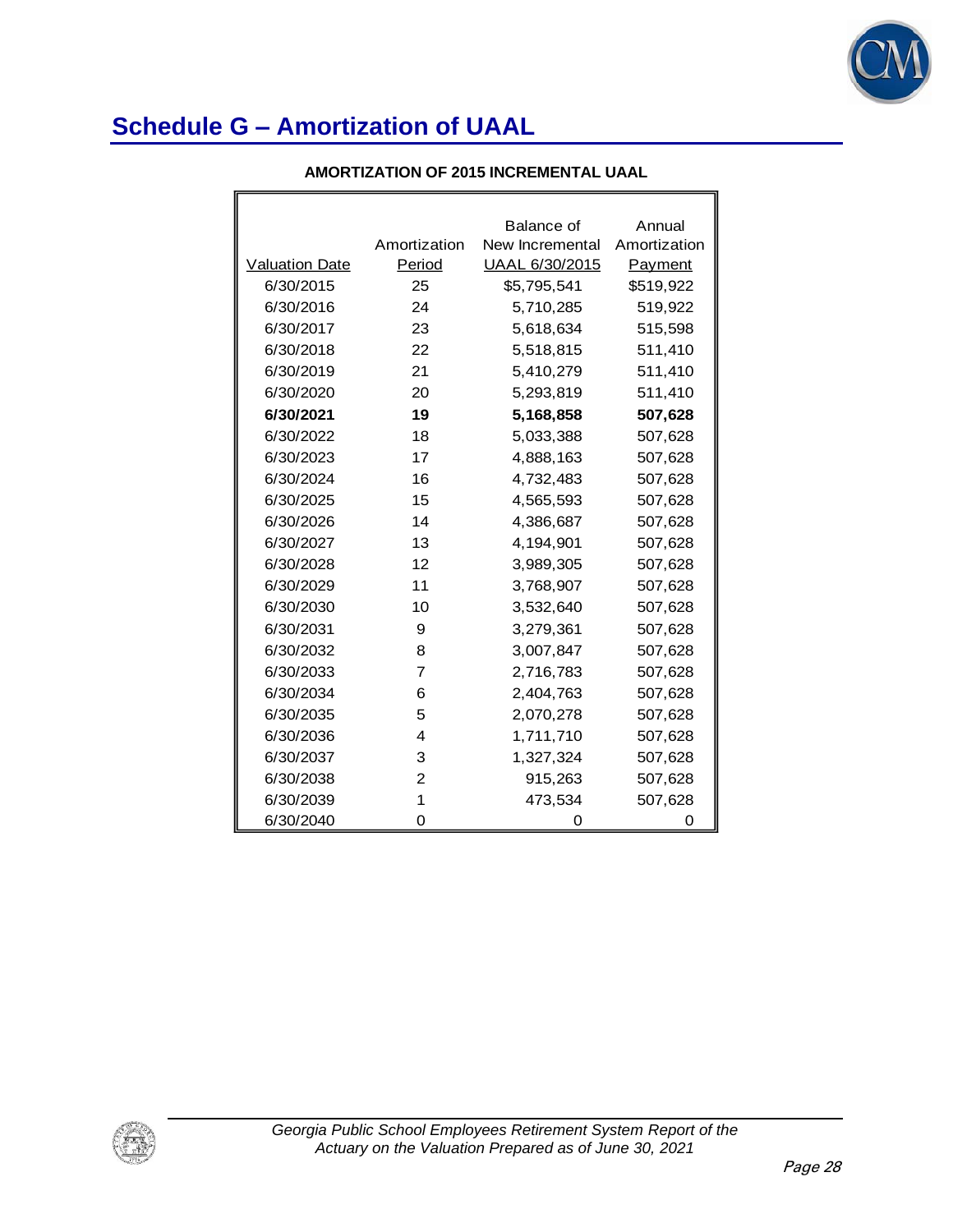

F

|  | AMORTIZATION OF 2016 INCREMENTAL UAAL |
|--|---------------------------------------|
|--|---------------------------------------|

|                       |                | Balance of      | Annual       |
|-----------------------|----------------|-----------------|--------------|
|                       | Amortization   | New Incremental | Amortization |
| <b>Valuation Date</b> | Period         | UAAL 6/30/2016  | Payment      |
| 6/30/2016             | 25             | (\$4,944,605)   | (\$443,584)  |
| 6/30/2017             | 24             | (4,871,867)     | (439, 795)   |
| 6/30/2018             | 23             | (4,792,589)     | (436, 120)   |
| 6/30/2019             | 22             | (4,706,329)     | (436, 120)   |
| 6/30/2020             | 21             | (4, 613, 771)   | (436, 120)   |
| 6/30/2021             | 20             | (4, 514, 457)   | (432, 779)   |
| 6/30/2022             | 19             | (4, 406, 719)   | (432, 779)   |
| 6/30/2023             | 18             | (4, 291, 223)   | (432, 779)   |
| 6/30/2024             | 17             | (4, 167, 412)   | (432, 779)   |
| 6/30/2025             | 16             | (4,034,686)     | (432, 779)   |
| 6/30/2026             | 15             | (3,892,404)     | (432, 779)   |
| 6/30/2027             | 14             | (3,739,878)     | (432, 779)   |
| 6/30/2028             | 13             | (3, 576, 369)   | (432, 779)   |
| 6/30/2029             | 12             | (3,401,089)     | (432, 779)   |
| 6/30/2030             | 11             | (3, 213, 188)   | (432, 779)   |
| 6/30/2031             | 10             | (3,011,758)     | (432, 779)   |
| 6/30/2032             | 9              | (2,795,825)     | (432, 779)   |
| 6/30/2033             | 8              | (2, 564, 345)   | (432, 779)   |
| 6/30/2034             | $\overline{7}$ | (2,316,198)     | (432, 779)   |
| 6/30/2035             | 6              | (2,050,185)     | (432, 779)   |
| 6/30/2036             | 5              | (1,765,019)     | (432, 779)   |
| 6/30/2037             | $\overline{4}$ | (1, 459, 321)   | (432, 779)   |
| 6/30/2038             | 3              | (1, 131, 613)   | (432, 779)   |
| 6/30/2039             | 2              | (780, 309)      | (432, 779)   |
| 6/30/2040             | 1              | (403, 712)      | (432, 779)   |
| 6/30/2041             | 0              | 0               | 0            |

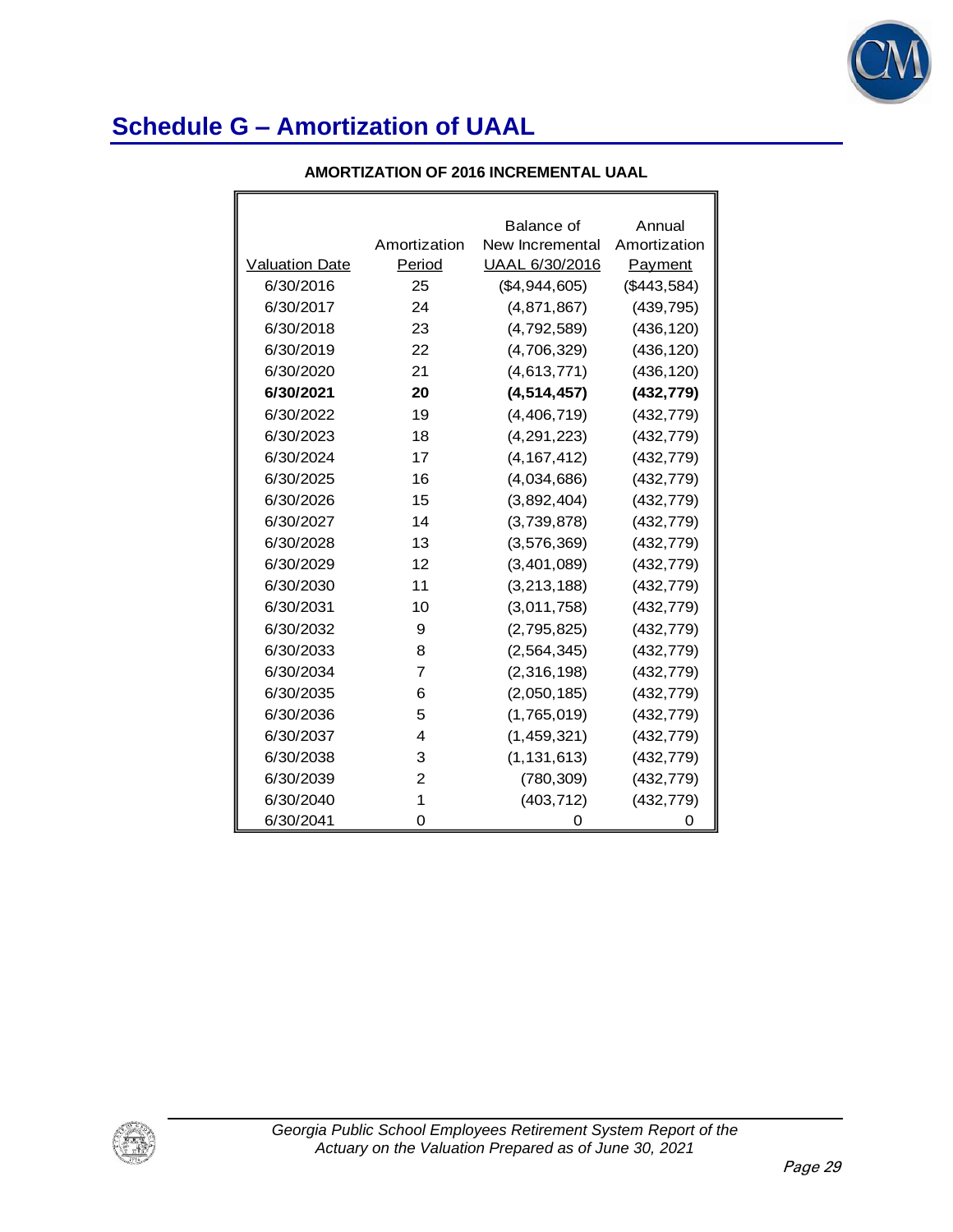

| AMORTIZATION OF 2017 INCREMENTAL UAAL |  |
|---------------------------------------|--|
|---------------------------------------|--|

|                       |              | Balance of      | Annual       |
|-----------------------|--------------|-----------------|--------------|
|                       | Amortization | New Incremental | Amortization |
| <b>Valuation Date</b> | Period       | UAAL 6/30/2017  | Payment      |
| 6/30/2017             | 25           | \$18,819,066    | \$1,673,487  |
| 6/30/2018             | 24           | 18,538,189      | 1,659,121    |
| 6/30/2019             | 23           | 18,232,356      | 1,659,121    |
| 6/30/2020             | 22           | 17,904,197      | 1,659,121    |
| 6/30/2021             | 21           | 17,552,082      | 1,645,991    |
| 6/30/2022             | 20           | 17,169,842      | 1,645,991    |
| 6/30/2023             | 19           | 16,760,080      | 1,645,991    |
| 6/30/2024             | 18           | 16,320,815      | 1,645,991    |
| 6/30/2025             | 17           | 15,849,923      | 1,645,991    |
| 6/30/2026             | 16           | 15,345,127      | 1,645,991    |
| 6/30/2027             | 15           | 14,803,986      | 1,645,991    |
| 6/30/2028             | 14           | 14,223,882      | 1,645,991    |
| 6/30/2029             | 13           | 13,602,011      | 1,645,991    |
| 6/30/2030             | 12           | 12,935,365      | 1,645,991    |
| 6/30/2031             | 11           | 12,220,721      | 1,645,991    |
| 6/30/2032             | 10           | 11,454,622      | 1,645,991    |
| 6/30/2033             | 9            | 10,633,364      | 1,645,991    |
| 6/30/2034             | 8            | 9,752,976       | 1,645,991    |
| 6/30/2035             | 7            | 8,809,200       | 1,645,991    |
| 6/30/2036             | 6            | 7,797,472       | 1,645,991    |
| 6/30/2037             | 5            | 6,712,899       | 1,645,991    |
| 6/30/2038             | 4            | 5,550,237       | 1,645,991    |
| 6/30/2039             | 3            | 4,303,864       | 1,645,991    |
| 6/30/2040             | 2            | 2,967,751       | 1,645,991    |
| 6/30/2041             | 1            | 1,535,439       | 1,645,991    |
| 6/30/2042             | 0            | O               | Ω            |

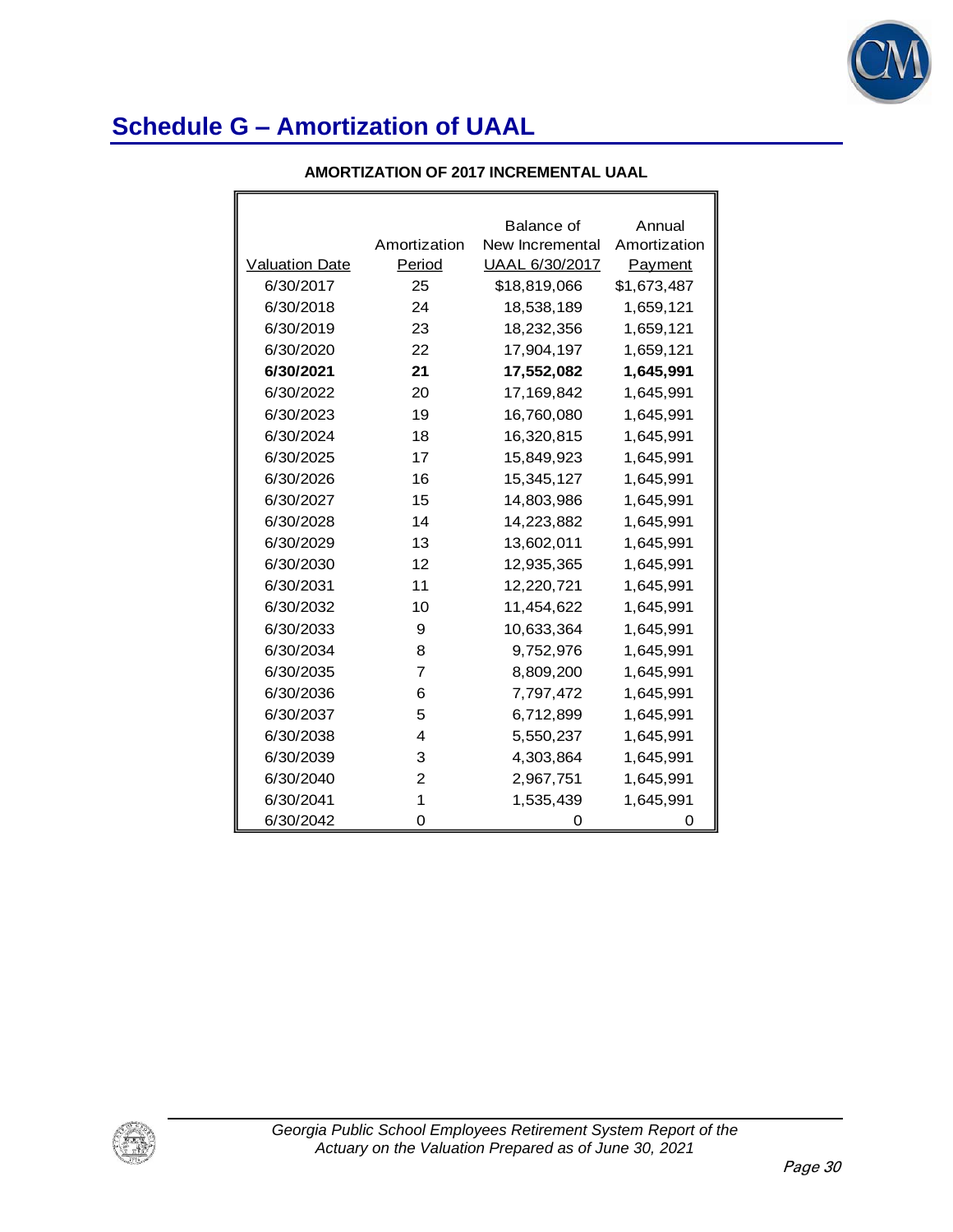

| AMORTIZATION OF 2018 INCREMENTAL UAAL |  |
|---------------------------------------|--|
|---------------------------------------|--|

|                       |                | Balance of      | Annual       |
|-----------------------|----------------|-----------------|--------------|
|                       | Amortization   | New Incremental | Amortization |
| <b>Valuation Date</b> | Period         | UAAL 6/30/2018  | Payment      |
| 6/30/2018             | 25             | \$9,532,508     | \$840,217    |
| 6/30/2019             | 24             | 9,388,164       | 840,217      |
| 6/30/2020             | 23             | 9,233,283       | 840,217      |
| 6/30/2021             | 22             | 9,067,096       | 833,360      |
| 6/30/2022             | 21             | 8,886,567       | 833,360      |
| 6/30/2023             | 20             | 8,693,039       | 833,360      |
| 6/30/2024             | 19             | 8,485,578       | 833,360      |
| 6/30/2025             | 18             | 8,263,180       | 833,360      |
| 6/30/2026             | 17             | 8,024,768       | 833,360      |
| 6/30/2027             | 16             | 7,769,192       | 833,360      |
| 6/30/2028             | 15             | 7,495,213       | 833,360      |
| 6/30/2029             | 14             | 7,201,509       | 833,360      |
| 6/30/2030             | 13             | 6,886,657       | 833,360      |
| 6/30/2031             | 12             | 6,549,137       | 833,360      |
| 6/30/2032             | 11             | 6,187,314       | 833,360      |
| 6/30/2033             | 10             | 5,799,441       | 833,360      |
| 6/30/2034             | 9              | 5,383,641       | 833,360      |
| 6/30/2035             | 8              | 4,937,903       | 833,360      |
| 6/30/2036             | 7              | 4,460,071       | 833,360      |
| 6/30/2037             | 6              | 3,947,837       | 833,360      |
| 6/30/2038             | 5              | 3,398,721       | 833,360      |
| 6/30/2039             | 4              | 2,810,068       | 833,360      |
| 6/30/2040             | 3              | 2,179,033       | 833,360      |
| 6/30/2041             | $\overline{2}$ | 1,502,564       | 833,360      |
| 6/30/2042             | 1              | 777,388         | 833,360      |
| 6/30/2043             | 0              | O               | O            |

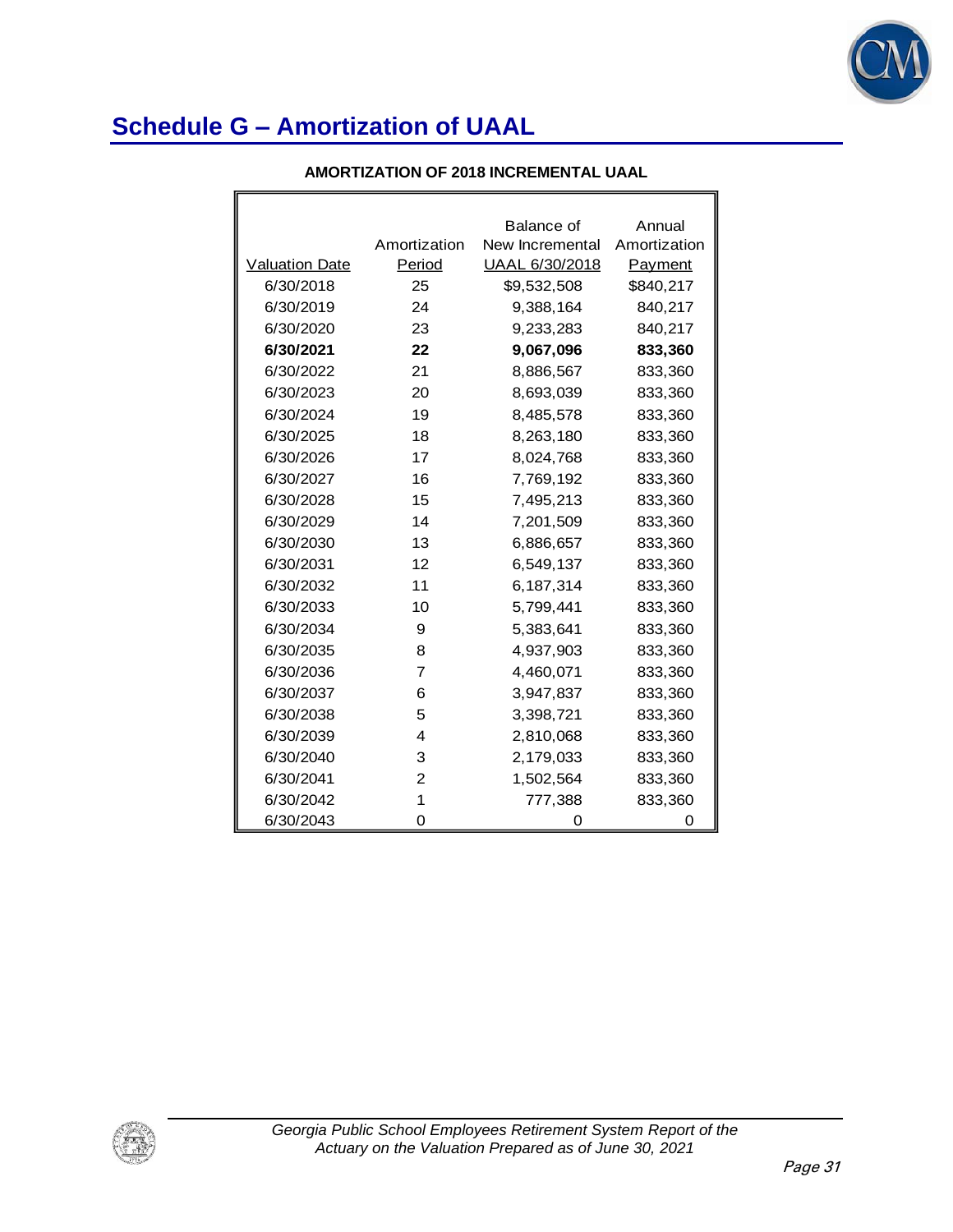

|                       |              | Balance of      | Annual       |
|-----------------------|--------------|-----------------|--------------|
|                       | Amortization | New Incremental | Amortization |
| <b>Valuation Date</b> | Period       | UAAL 6/30/2019  | Payment      |
| 6/30/2019             | 25           | \$5,479,988     | \$483,019    |
| 6/30/2020             | 24           | 5,397,008       | 483,019      |
| 6/30/2021             | 23           | 5,307,971       | 478,962      |
| 6/30/2022             | 22           | 5,211,184       | 478,962      |
| 6/30/2023             | 21           | 5,107,427       | 478,962      |
| 6/30/2024             | 20           | 4,996,200       | 478,962      |
| 6/30/2025             | 19           | 4,876,965       | 478,962      |
| 6/30/2026             | 18           | 4,749,144       | 478,962      |
| 6/30/2027             | 17           | 4,612,121       | 478,962      |
| 6/30/2028             | 16           | 4,465,232       | 478,962      |
| 6/30/2029             | 15           | 4,307,767       | 478,962      |
| 6/30/2030             | 14           | 4,138,964       | 478,962      |
| 6/30/2031             | 13           | 3,958,008       | 478,962      |
| 6/30/2032             | 12           | 3,764,023       | 478,962      |
| 6/30/2033             | 11           | 3,556,070       | 478,962      |
| 6/30/2034             | 10           | 3,333,146       | 478,962      |
| 6/30/2035             | 9            | 3,094,170       | 478,962      |
| 6/30/2036             | 8            | 2,837,989       | 478,962      |
| 6/30/2037             | 7            | 2,563,362       | 478,962      |
| 6/30/2038             | 6            | 2,268,963       | 478,962      |
| 6/30/2039             | 5            | 1,953,366       | 478,962      |
| 6/30/2040             | 4            | 1,615,047       | 478,962      |
| 6/30/2041             | 3            | 1,252,368       | 478,962      |
| 6/30/2042             | 2            | 863,577         | 478,962      |
| 6/30/2043             | 1            | 446,793         | 478,962      |
| 6/30/2044             | O            |                 |              |

#### **AMORTIZATION OF 2019 INCREMENTAL UAAL**

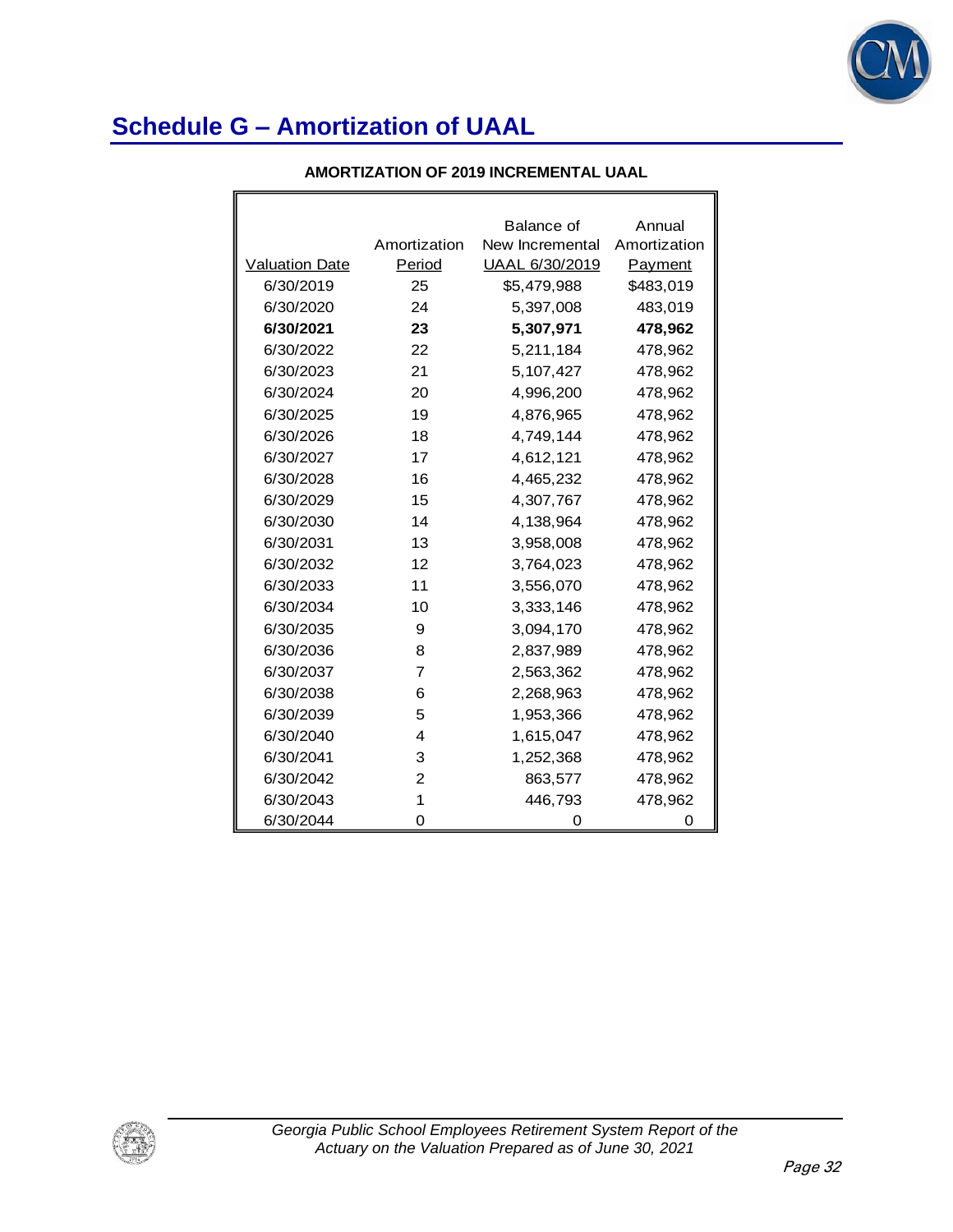

 $\mathbf{r}$ 

| AMORTIZATION OF 2020 INCREMENTAL UAAL |
|---------------------------------------|
|                                       |

|                       |                | Balance of      | Annual       |
|-----------------------|----------------|-----------------|--------------|
|                       | Amortization   | New Incremental | Amortization |
| <b>Valuation Date</b> | Period         | UAAL 6/30/2020  | Payment      |
| 6/30/2020             | 25             | \$22,305,891    | \$1,966,092  |
| 6/30/2021             | 24             | 21,968,129      | 1,949,127    |
| 6/30/2022             | 23             | 21,600,707      | 1,949,127    |
| 6/30/2023             | 22             | 21,206,830      | 1,949,127    |
| 6/30/2024             | 21             | 20,784,594      | 1,949,127    |
| 6/30/2025             | 20             | 20,331,958      | 1,949,127    |
| 6/30/2026             | 19             | 19,846,731      | 1,949,127    |
| 6/30/2027             | 18             | 19,326,568      | 1,949,127    |
| 6/30/2028             | 17             | 18,768,954      | 1,949,127    |
| 6/30/2029             | 16             | 18,171,191      | 1,949,127    |
| 6/30/2030             | 15             | 17,530,389      | 1,949,127    |
| 6/30/2031             | 14             | 16,843,450      | 1,949,127    |
| 6/30/2032             | 13             | 16,107,051      | 1,949,127    |
| 6/30/2033             | 12             | 15,317,631      | 1,949,127    |
| 6/30/2034             | 11             | 14,471,373      | 1,949,127    |
| 6/30/2035             | 10             | 13,564,184      | 1,949,127    |
| 6/30/2036             | 9              | 12,591,678      | 1,949,127    |
| 6/30/2037             | 8              | 11,549,151      | 1,949,127    |
| 6/30/2038             | $\overline{7}$ | 10,431,563      | 1,949,127    |
| 6/30/2039             | 6              | 9,233,508       | 1,949,127    |
| 6/30/2040             | 5              | 7,949,193       | 1,949,127    |
| 6/30/2041             | 4              | 6,572,407       | 1,949,127    |
| 6/30/2042             | 3              | 5,096,493       | 1,949,127    |
| 6/30/2043             | $\overline{2}$ | 3,514,313       | 1,949,127    |
| 6/30/2044             | 1              | 1,818,216       | 1,949,127    |
| 6/30/2045             | Ω              | O               | O            |

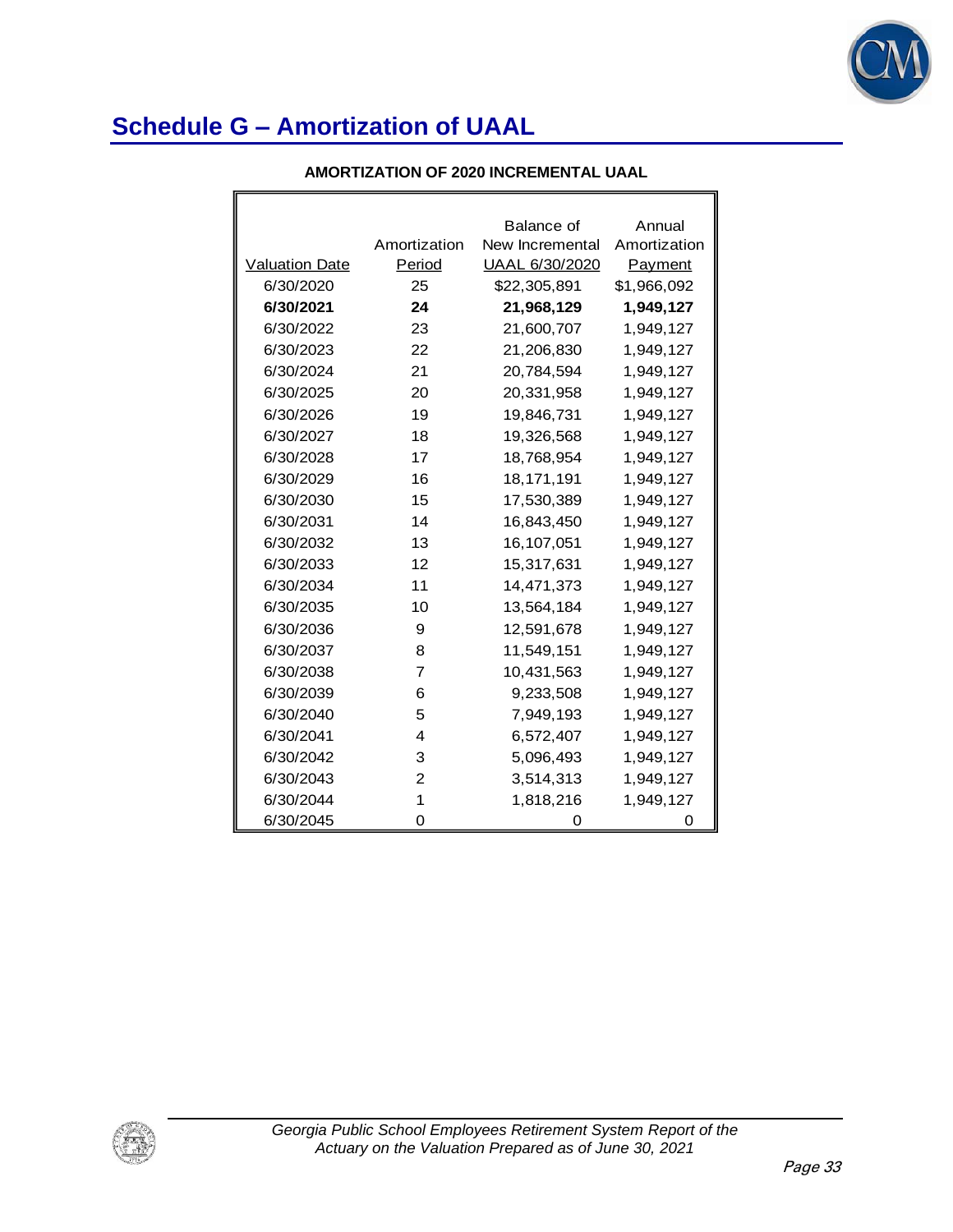

|                       |                | Balance of      | Annual         |
|-----------------------|----------------|-----------------|----------------|
|                       | Amortization   | New Incremental | Amortization   |
| <b>Valuation Date</b> | Period         | UAAL 6/30/2021  | <b>Payment</b> |
| 6/30/2021             | 25             | (\$24,783,920)  | (\$2,165,178)  |
| 6/30/2022             | 24             | (24, 403, 184)  | (2, 165, 178)  |
| 6/30/2023             | 23             | (23, 995, 035)  | (2, 165, 178)  |
| 6/30/2024             | 22             | (23, 557, 499)  | (2, 165, 178)  |
| 6/30/2025             | 21             | (23,088,461)    | (2, 165, 178)  |
| 6/30/2026             | 20             | (22, 585, 651)  | (2, 165, 178)  |
| 6/30/2027             | 19             | (22,046,640)    | (2, 165, 178)  |
| 6/30/2028             | 18             | (21, 468, 820)  | (2, 165, 178)  |
| 6/30/2029             | 17             | (20, 849, 397)  | (2, 165, 178)  |
| 6/30/2030             | 16             | (20, 185, 375)  | (2, 165, 178)  |
| 6/30/2031             | 15             | (19, 473, 543)  | (2, 165, 178)  |
| 6/30/2032             | 14             | (18, 710, 460)  | (2, 165, 178)  |
| 6/30/2033             | 13             | (17, 892, 435)  | (2, 165, 178)  |
| 6/30/2034             | 12             | (17, 015, 512)  | (2, 165, 178)  |
| 6/30/2035             | 11             | (16,075,451)    | (2, 165, 178)  |
| 6/30/2036             | 10             | (15,067,705)    | (2, 165, 178)  |
| 6/30/2037             | 9              | (13,987,401)    | (2, 165, 178)  |
| 6/30/2038             | 8              | (12, 829, 316)  | (2, 165, 178)  |
| 6/30/2039             | 7              | (11, 587, 848)  | (2, 165, 178)  |
| 6/30/2040             | 6              | (10, 256, 995)  | (2, 165, 178)  |
| 6/30/2041             | 5              | (8,830,320)     | (2, 165, 178)  |
| 6/30/2042             | 4              | (7,300,925)     | (2, 165, 178)  |
| 6/30/2043             | 3              | (5,661,413)     | (2, 165, 178)  |
| 6/30/2044             | $\overline{c}$ | (3,903,857)     | (2, 165, 178)  |
| 6/30/2045             | 1              | (2,019,756)     | (2, 165, 178)  |
| 6/30/2046             | 0              | 0               | 0              |

#### **AMORTIZATION OF 2021 INCREMENTAL UAAL**

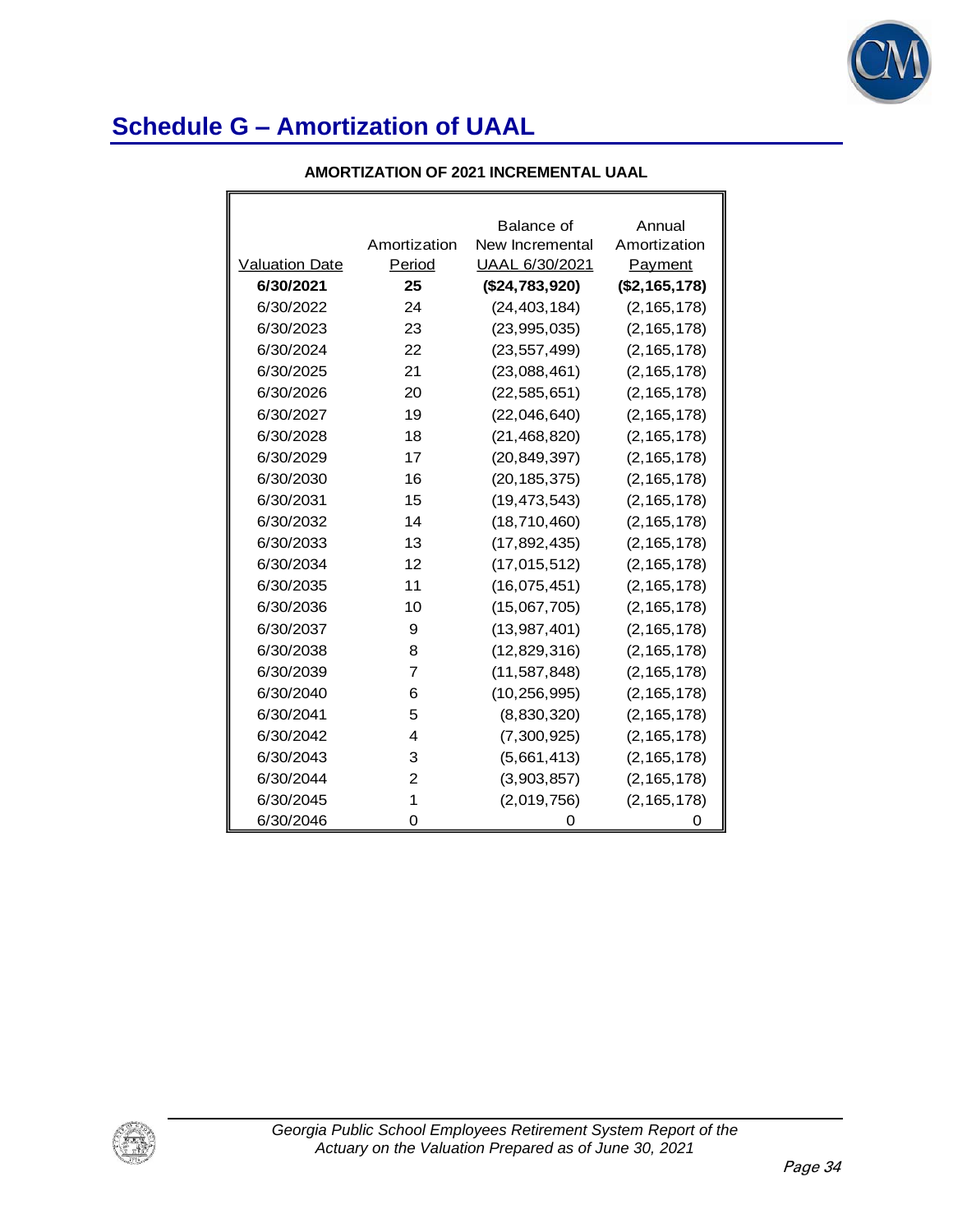

### **Schedule H – Summary of Main System Provisions**

#### **AS INTERPRETED FOR VALUATION PURPOSES**

The Public School Employees' Retirement System (PSERS) is a cost-sharing multiple employer defined benefit pension plan established by the Georgia General Assembly in 1969 for the purpose of providing retirement allowances and other benefits for public school employees who are not eligible for membership in the Teachers Retirement System of Georgia.

Normal Retirement Benefit

| Eligibility                               | Age 65 and 10 years of creditable service.                                                                                                                                                                                                                                                                                                               |
|-------------------------------------------|----------------------------------------------------------------------------------------------------------------------------------------------------------------------------------------------------------------------------------------------------------------------------------------------------------------------------------------------------------|
| <b>Benefit</b>                            | Monthly benefit is \$15.00 multiplied by years of creditable<br>service for members retiring before August 1, 2012 and<br>\$15.75 multiplied by years of creditable service for members<br>retiring on or after August 1, 2012. For members with<br>retirement dates prior to July 1, 2013, a one-time 1.75%<br>increase was made at time of retirement. |
| <b>Early Retirement Benefit</b>           |                                                                                                                                                                                                                                                                                                                                                          |
| Eligibility                               | Age 60 and 10 years of creditable service.                                                                                                                                                                                                                                                                                                               |
| <b>Benefit</b>                            | Accrued benefit reduced by 6% for each year member is under<br>age 65.                                                                                                                                                                                                                                                                                   |
| <b>Disability Retirement Benefit</b>      |                                                                                                                                                                                                                                                                                                                                                          |
| Eligibility                               | 15 years of creditable service.                                                                                                                                                                                                                                                                                                                          |
| <b>Benefit</b>                            | Accrued benefit payable immediately.                                                                                                                                                                                                                                                                                                                     |
| <b>Deferred Vested Retirement Benefit</b> |                                                                                                                                                                                                                                                                                                                                                          |
| Eligibility                               | 10 years of creditable service. Member contributions not<br>withdrawn.                                                                                                                                                                                                                                                                                   |
| <b>Benefit</b>                            | Accrued benefit deferred to age 65 or reduced benefit payable<br>at age 60.                                                                                                                                                                                                                                                                              |
| Death Benefit                             |                                                                                                                                                                                                                                                                                                                                                          |
| Eligibility                               | Death in service and the member is at least age 60 and has at<br>least 10 years of creditable service.                                                                                                                                                                                                                                                   |
| <b>Benefit</b>                            | Benefit payable to beneficiary under the joint and survivor<br>annuity payment option.                                                                                                                                                                                                                                                                   |
|                                           | If the member dies in service under age 60 or with less than<br>10 years of creditable service, his beneficiary receives a<br>refund of the member's accumulated contributions.                                                                                                                                                                          |

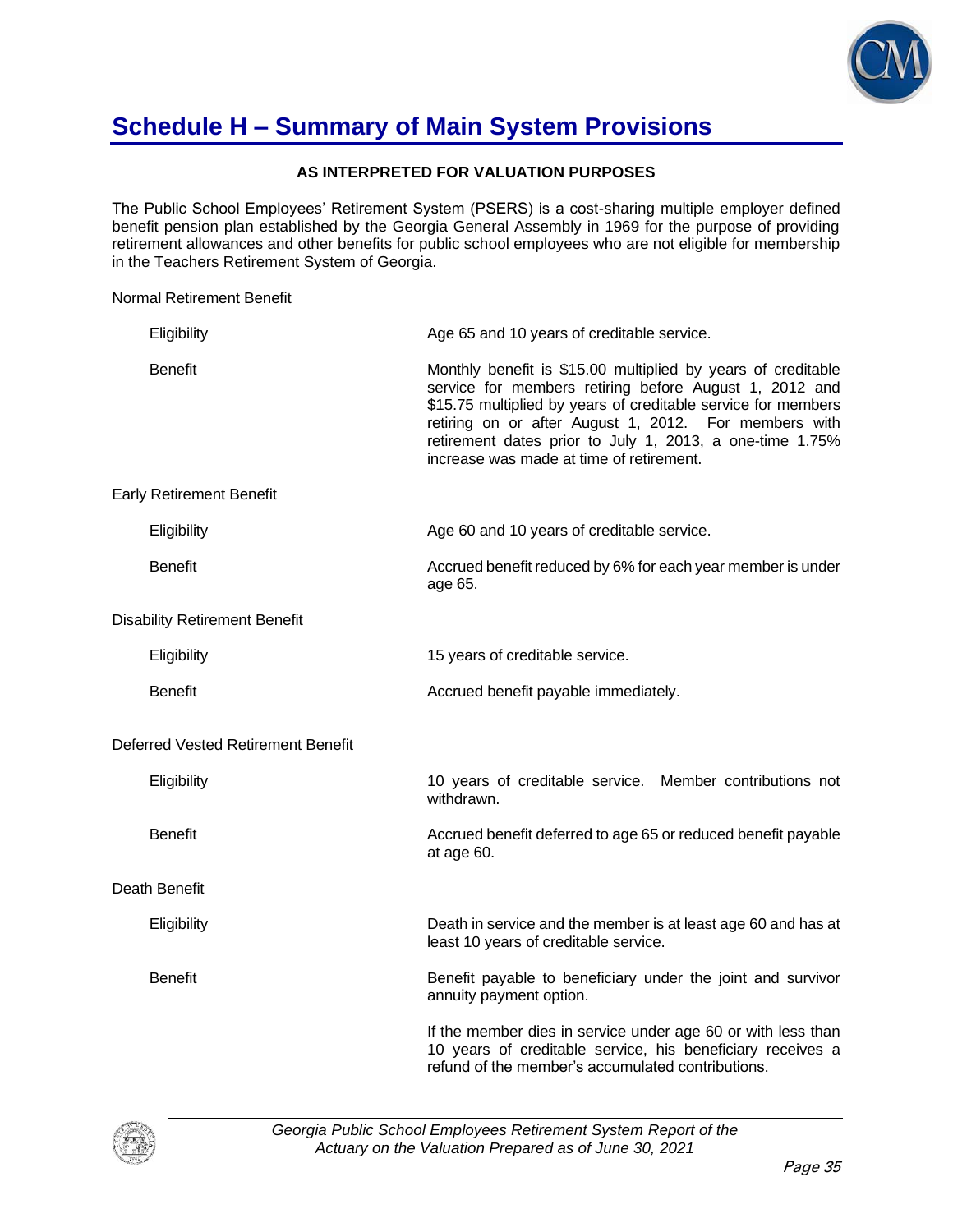

# **Schedule H – Summary of Main System Provisions**

Termination Benefit

| Eligibility                 | Less than 10 years of creditable service.                                                                                                                          |  |  |  |
|-----------------------------|--------------------------------------------------------------------------------------------------------------------------------------------------------------------|--|--|--|
| <b>Benefit</b>              | Return of the member's accumulated contributions.                                                                                                                  |  |  |  |
| <b>Payment Options</b>      | (1)<br>Life annuity. Guaranteed payment of accumulated<br>member contributions.                                                                                    |  |  |  |
|                             | (2)<br>Joint and survivorship annuity.                                                                                                                             |  |  |  |
|                             | (3)<br>Certain and life annuity.                                                                                                                                   |  |  |  |
| Post-Retirement Adjustments | The Board may from time to time grant a Cost-of-Living<br>Adjustment.                                                                                              |  |  |  |
| Contributions               |                                                                                                                                                                    |  |  |  |
| By Members                  | Members who joined the System prior to July 1, 2012<br>contribute \$4 per month. Members joining the System on or<br>after July 1, 2012 contribute \$10 per month. |  |  |  |
| By Employers                | Employer contributions are actuarially determined and<br>approved and certified by the Board.                                                                      |  |  |  |

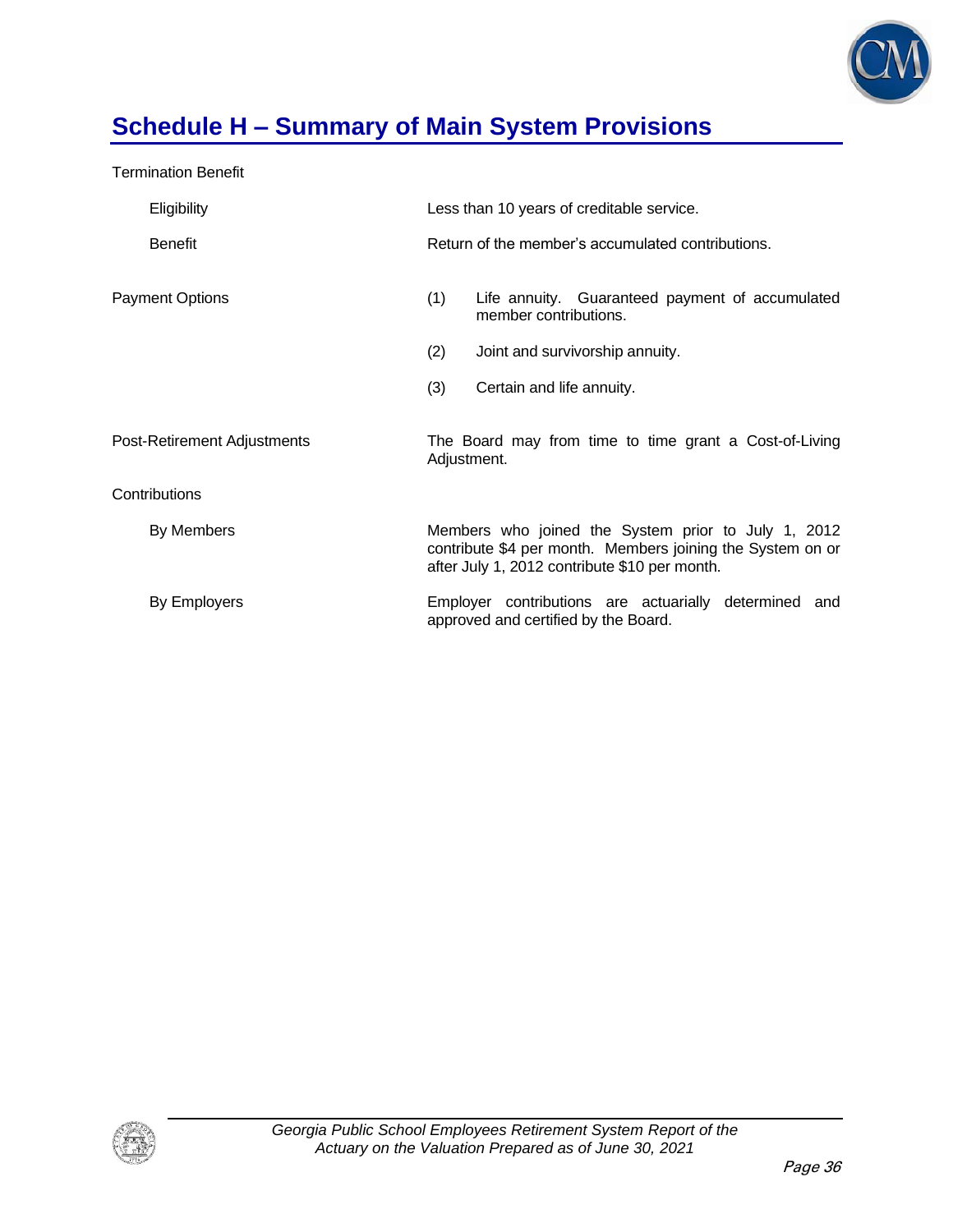

### **Schedule I – Tables of Membership Data**

|                        | <b>Years of Service</b> |          |        |             |                        |               |               |             |                |              |
|------------------------|-------------------------|----------|--------|-------------|------------------------|---------------|---------------|-------------|----------------|--------------|
| <b>Attained</b><br>Age | <b>Under 1</b>          | 1 to $4$ | 5 to 9 | 10 to 14    | 15 <sub>to</sub><br>19 | $20$ to<br>24 | $25$ to<br>29 | 30 to<br>34 | 35 &<br>Up     | <b>Total</b> |
| Under 25               | 109                     | 261      | 8      | $\mathbf 0$ | $\overline{0}$         | $\mathbf 0$   | $\mathbf 0$   | $\mathbf 0$ | $\mathbf 0$    | 378          |
| 25 to 29               | 116                     | 585      | 114    | $\mathbf 0$ | $\mathbf 0$            | $\mathbf 0$   | $\mathbf 0$   | $\mathbf 0$ | $\mathbf 0$    | 815          |
| 30 to 34               | 156                     | 888      | 368    | 55          | 3                      | $\mathbf 0$   | $\mathbf 0$   | $\mathbf 0$ | $\mathbf 0$    | 1,470        |
| 35 to 39               | 166                     | 1,164    | 504    | 165         | 55                     | $\mathsf 3$   | $\mathbf 0$   | $\mathbf 0$ | 0              | 2,057        |
| 40 to 44               | 159                     | 1,193    | 719    | 242         | 151                    | 43            | $\mathbf 0$   | 0           | $\mathbf 0$    | 2,507        |
| 45 to 49               | 169                     | 1,227    | 870    | 515         | 351                    | 144           | 44            | 2           | $\mathbf 0$    | 3,322        |
| 50 to 54               | 195                     | 1,432    | 1,094  | 723         | 627                    | 384           | 115           | 43          | $\overline{4}$ | 4,617        |
| 55 to 59               | 195                     | 1,596    | 1,291  | 934         | 898                    | 643           | 310           | 145         | 57             | 6,069        |
| 60 to 64               | 158                     | 1,290    | 1,288  | 866         | 743                    | 541           | 362           | 187         | 125            | 5,560        |
| 65 to 69               | 78                      | 782      | 793    | 538         | 335                    | 230           | 138           | 99          | 100            | 3,093        |
| 70 & Over              | 28                      | 445      | 627    | 468         | 317                    | 152           | 78            | 69          | 85             | 2,269        |
| Total                  | 1,529                   | 10,863   | 7,676  | 4,506       | 3,480                  | 2,140         | 1,047         | 545         | 371            | 32,157       |

#### **NUMBER OF ACTIVE MEMBERS BY AGE AND SERVICE AS OF JUNE 30, 2021**

Average Age: 54.0 Average Service: 9.6

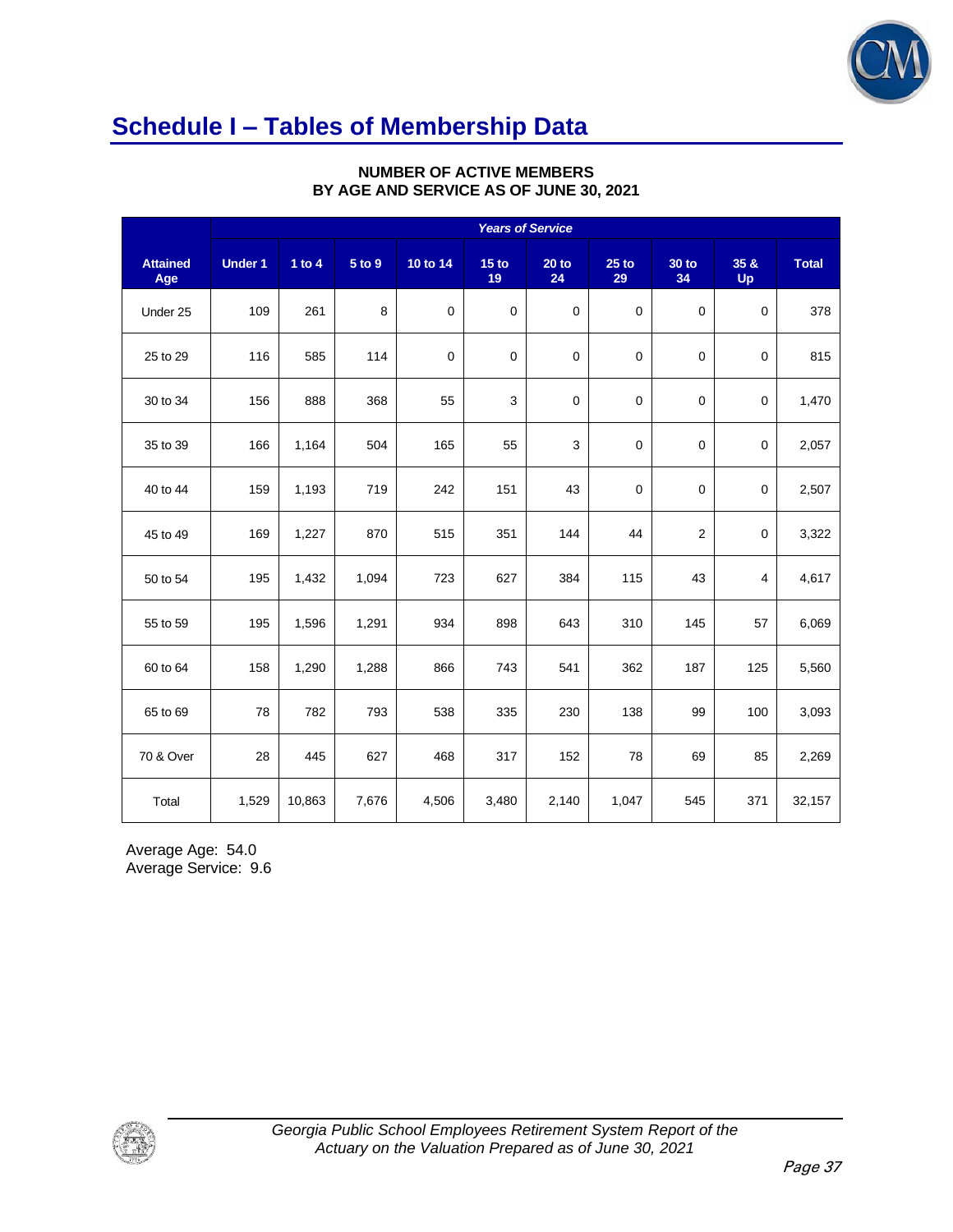

### **Schedule I – Tables of Membership Data**

| Age       | <b>Number</b><br>of Members | <b>Total</b><br><b>Annual Benefits</b> | <b>Average</b><br><b>Annual Benefits</b> |
|-----------|-----------------------------|----------------------------------------|------------------------------------------|
| Under 50  | 0                           | \$<br>0                                | 0<br>\$                                  |
| $50 - 54$ | 0                           | 0                                      | 0                                        |
| $55 - 59$ | 0                           | 0                                      | 0                                        |
| $60 - 64$ | 1,015                       | 2,674,006                              | 2,634                                    |
| $65 - 69$ | 3,319                       | 10,102,641                             | 3,044                                    |
| $70 - 74$ | 4,187                       | 13,562,476                             | 3,239                                    |
| $75 - 79$ | 3,696                       | 12,344,165                             | 3,340                                    |
| $80 - 84$ | 2,709                       | 9,931,397                              | 3,666                                    |
| $85 - 89$ | 1,491                       | 6,171,161                              | 4,139                                    |
| $90 - 94$ | 597                         | 2,800,165                              | 4,690                                    |
| 95 & Over | 177                         | 930,783                                | 5,259                                    |
| Total     | 17,191                      | 58,516,794<br>\$                       | 3,404<br>\$                              |

#### **NUMBER OF RETIRED MEMBERS AND THEIR BENEFITS BY AGE**

#### **NUMBER OF BENEFICIARIES AND THEIR BENEFITS BY AGE**

| Age       | <b>Number</b><br>of Members | <b>Total</b><br><b>Annual Benefits</b> | <b>Average</b><br><b>Annual Benefits</b> |
|-----------|-----------------------------|----------------------------------------|------------------------------------------|
| Under 50  | 174                         | \$<br>226,759                          | \$<br>1,303                              |
| $50 - 54$ | 95                          | 155,972                                | 1,642                                    |
| $55 - 59$ | 113                         | 200,464                                | 1,774                                    |
| $60 - 64$ | 122                         | 246,260                                | 2,019                                    |
| $65 - 69$ | 175                         | 391,465                                | 2,237                                    |
| $70 - 74$ | 166                         | 366,387                                | 2,207                                    |
| $75 - 79$ | 161                         | 406,946                                | 2,528                                    |
| $80 - 84$ | 128                         | 345,483                                | 2,699                                    |
| $85 - 89$ | 79                          | 230,878                                | 2,923                                    |
| $90 - 94$ | 46                          | 148,398                                | 3,226                                    |
| 95 & Over | 19                          | 51,060                                 | 2,687                                    |
| Total     | 1,278                       | 2,770,072<br>\$                        | 2,168<br>\$                              |

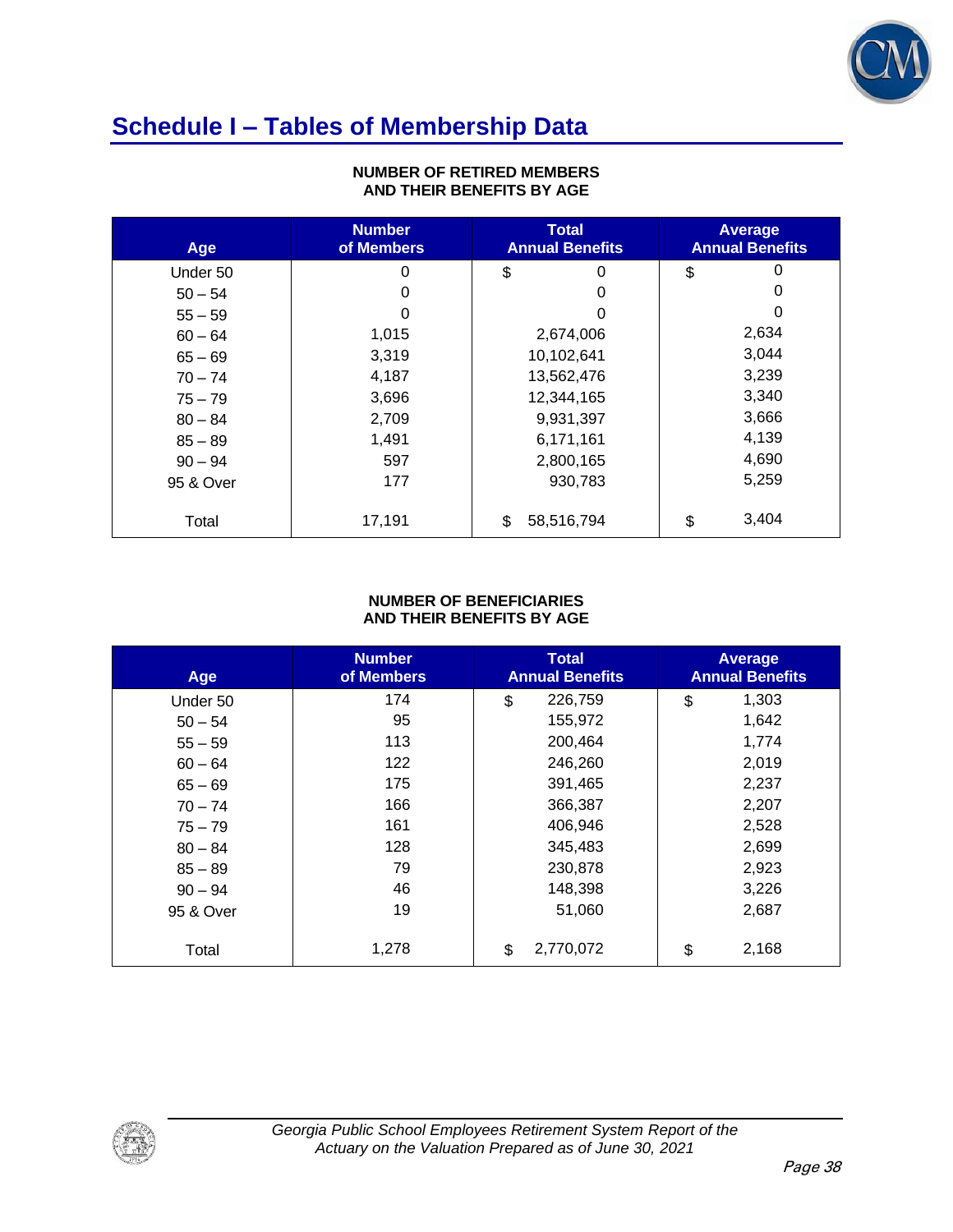

# **Schedule I – Tables of Membership Data**

| Age       | <b>Number</b><br>of Members | <b>Total</b><br><b>Annual Benefits</b> | <b>Average</b><br><b>Annual Benefits</b> |
|-----------|-----------------------------|----------------------------------------|------------------------------------------|
| Under 50  | 5                           | 16,543<br>\$                           | 3,309<br>\$                              |
| $50 - 54$ | 23                          | 89,697                                 | 3,900                                    |
| $55 - 59$ | 89                          | 371,703                                | 4,176                                    |
| $60 - 64$ | 186                         | 794,300                                | 4,270                                    |
| $65 - 69$ | 198                         | 893,756                                | 4,514                                    |
| $70 - 74$ | 169                         | 819,335                                | 4,848                                    |
| $75 - 79$ | 150                         | 844,580                                | 5,631                                    |
| $80 - 84$ | 98                          | 599,091                                | 6,113                                    |
| $85 - 89$ | 45                          | 267,261                                | 5,939                                    |
| $90 - 94$ | 9                           | 56,757                                 | 6,306                                    |
| 95 & Over | 1                           | 6,666                                  | 6,666                                    |
| Total     | 973                         | 4,759,689<br>\$                        | 4,892<br>\$                              |

#### **NUMBER OF DISABLED RETIREES AND THEIR BENEFITS BY AGE**

#### **NUMBER OF DEFERRED VESTED MEMBERS AND THEIR BENEFITS BY AGE**

| Age       | <b>Number</b><br>of Members | <b>Total</b><br><b>Annual Benefits</b> | <b>Average</b><br><b>Annual Benefits</b> |
|-----------|-----------------------------|----------------------------------------|------------------------------------------|
| Under 35  | 8                           | \$<br>17,155                           | 2,144<br>\$                              |
| $35 - 39$ | 72                          | 155,183                                | 2,155                                    |
| $40 - 44$ | 207                         | 494,011                                | 2,387                                    |
| $45 - 64$ | 466                         | 1,170,645                              | 2,512                                    |
| $50 - 54$ | 953                         | 2,496,075                              | 2,619                                    |
| $55 - 59$ | 1,678                       | 4,680,066                              | 2,789                                    |
| $60 - 64$ | 1,417                       | 3,957,889                              | 2,793                                    |
| $65 - 69$ | 498                         | 1,375,067                              | 2,761                                    |
| $70 - 74$ | 182                         | 500,333                                | 2,749                                    |
| 75 & Over | 93                          | 263,036                                | 2,828                                    |
| Total     | 5,574                       | 15,109,460<br>\$                       | 2,711<br>\$                              |

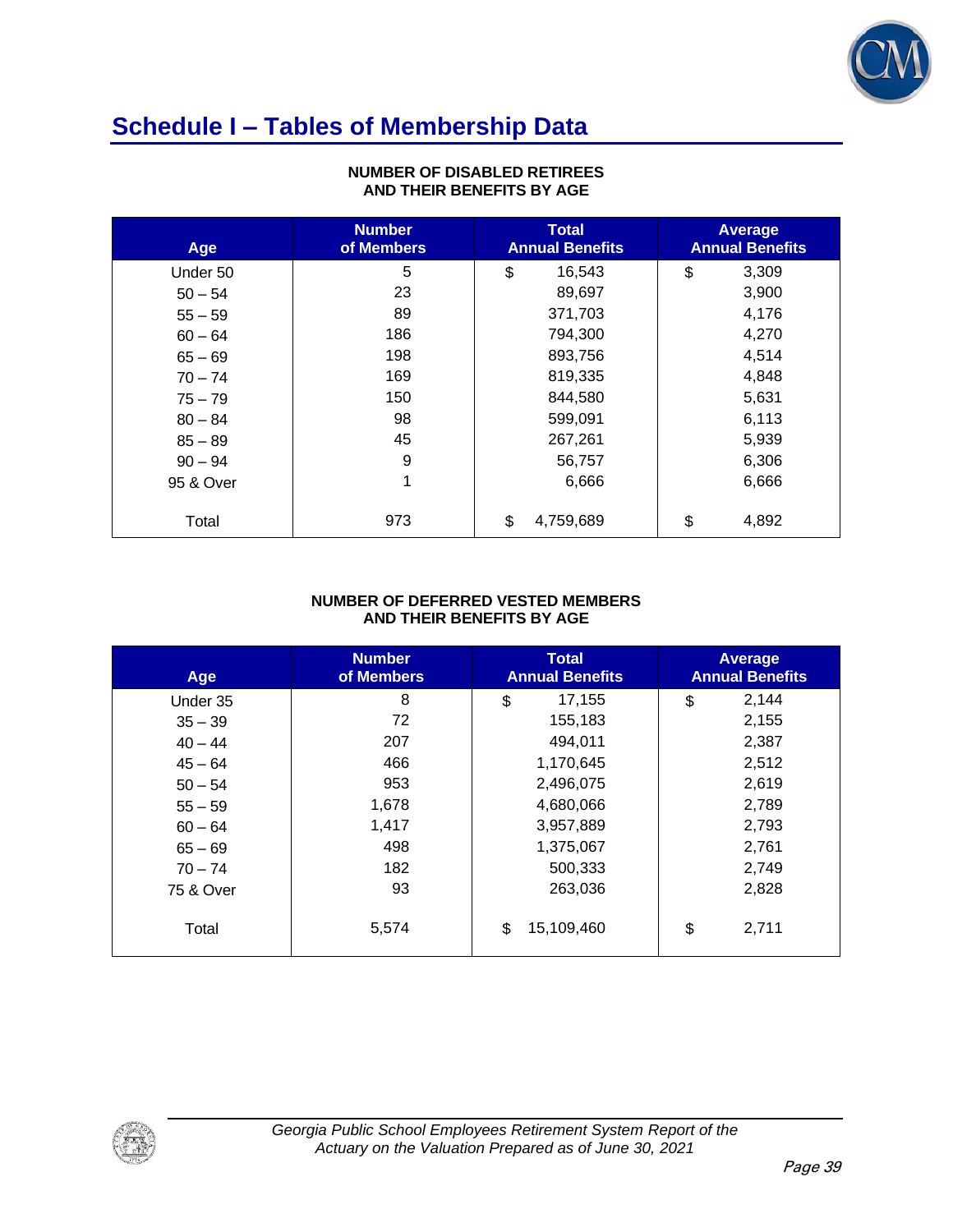

# **Schedule J – Annual Comprehensive Financial Report Schedules**

|            | <b>GA PSERS: Solvency Test</b>       |                                  |                        |             |      |                               |       |
|------------|--------------------------------------|----------------------------------|------------------------|-------------|------|-------------------------------|-------|
|            |                                      | Actuarial Accrued Liability for: |                        |             |      |                               |       |
| Actuarial  |                                      |                                  | <b>Active Members</b>  |             |      |                               |       |
| Valuation  | <b>Active Member</b>                 | Retirants &                      | (Employer              | Valuation   |      | Portion of Aggregate Accrued  |       |
| as of 6/30 | Contributions                        | <b>Beneficiaries</b>             | <b>Funded Portion)</b> | Assets      |      | Liabilities Covered by Assets |       |
|            | (1)                                  | (2)                              | (3)                    |             | (1)  | (2)                           | (3)   |
| 2021       | \$20,188                             | \$763,615                        | \$424,152              | \$1,042,196 | 100% | 100.0%                        | 60.9% |
| 2020       | 19,898                               | 721,554                          | 415,545                | 961.431     | 100% | 100.0%                        | 52.9% |
| 2019       | 19,109                               | 695,624                          | 393,925                | 931,032     | 100% | 100.0%                        | 54.9% |
| 2018       | 18,570                               | 674,222                          | 388,392                | 905,046     | 100% | 100.0%                        | 54.6% |
| 2017       | 18,077                               | 640,197                          | 377,661                | 865,786     | 100% | 100.0%                        | 54.9% |
| 2016       | 17,413                               | 609,807                          | 361,663                | 834,554     | 100% | 100.0%                        | 57.3% |
| 2015       | 17.196                               | 585.471                          | 364.742                | 805.277     | 100% | 100.0%                        | 55.5% |
| 2014       | 16,995                               | 566,344                          | 341,026                | 765.450     | 100% | 100.0%                        | 53.4% |
| 2013       | 17,016                               | 549,796                          | 343,444                | 727,268     | 100% | 100.0%                        | 46.7% |
| 2012       | 16,917                               | 537,284                          | 341,123                | 710,915     | 100% | 100.0%                        | 45.9% |
|            | All dollar amounts are in thousands. |                                  |                        |             |      |                               |       |

#### **ANNUAL COMPREHENSIVE FINANCIAL REPORT SCHEDULES**

#### **GA PSERS: Schedule of Retirants Added to and Removed from Rolls**

|               |        | Added to Rolls                      | Removed from Rolls |                                     | Roll End of Year |                                     |                                       |                                 |
|---------------|--------|-------------------------------------|--------------------|-------------------------------------|------------------|-------------------------------------|---------------------------------------|---------------------------------|
| Year Ended    | Number | Annual Allowances<br>(in thousands) | Number             | Annual Allowances<br>(in thousands) | Number           | Annual Allowances<br>(in thousands) | % Increase<br>in Annual<br>Allowances | Average<br>Annual<br>Allowances |
| June 30, 2021 | 1.368  | \$4.185                             | 1.087              | \$4,195                             | 19,442           | \$66,047                            | $0.0\%$                               | \$3,397                         |
| June 30, 2020 | 1.165  | 5,679                               | 932                | 3,484                               | 19,161           | 66.057                              | 3.4%                                  | 3,447                           |
| June 30, 2019 | 1.301  | 5,319                               | 795                | 3,101                               | 18,928           | 63,862                              | 3.6%                                  | 3,374                           |
| June 30, 2018 | 1.258  | 5.436                               | 885                | 3,354                               | 18.422           | 61.644                              | 3.5%                                  | 3,346                           |
| June 30, 2017 | 1.253  | 4,322                               | 756                | 2,927                               | 18,049           | 59,562                              | 2.4%                                  | 3,300                           |
| June 30, 2016 | 1.363  | 3,927                               | 763                | 2,890                               | 17,552           | 58,167                              | 1.8%                                  | 3,314                           |
| June 30, 2015 | 1.247  | 3,482                               | 690                | 2,679                               | 16,952           | 57,130                              | 1.4%                                  | 3,370                           |
| June 30, 2014 | 1.345  | 3.749                               | 647                | 2,604                               | 16,395           | 56.327                              | 2.1%                                  | 3,436                           |
| June 30, 2013 | 1.298  | 3,803                               | 650                | 2,738                               | 15.697           | 55,182                              | 2.0%                                  | 3,515                           |
| June 30, 2012 | 1.133  | 3,192                               | 684                | 2,834                               | 15,049           | 54,117                              | 0.7%                                  | 3,596                           |
|               |        |                                     |                    |                                     |                  |                                     |                                       |                                 |

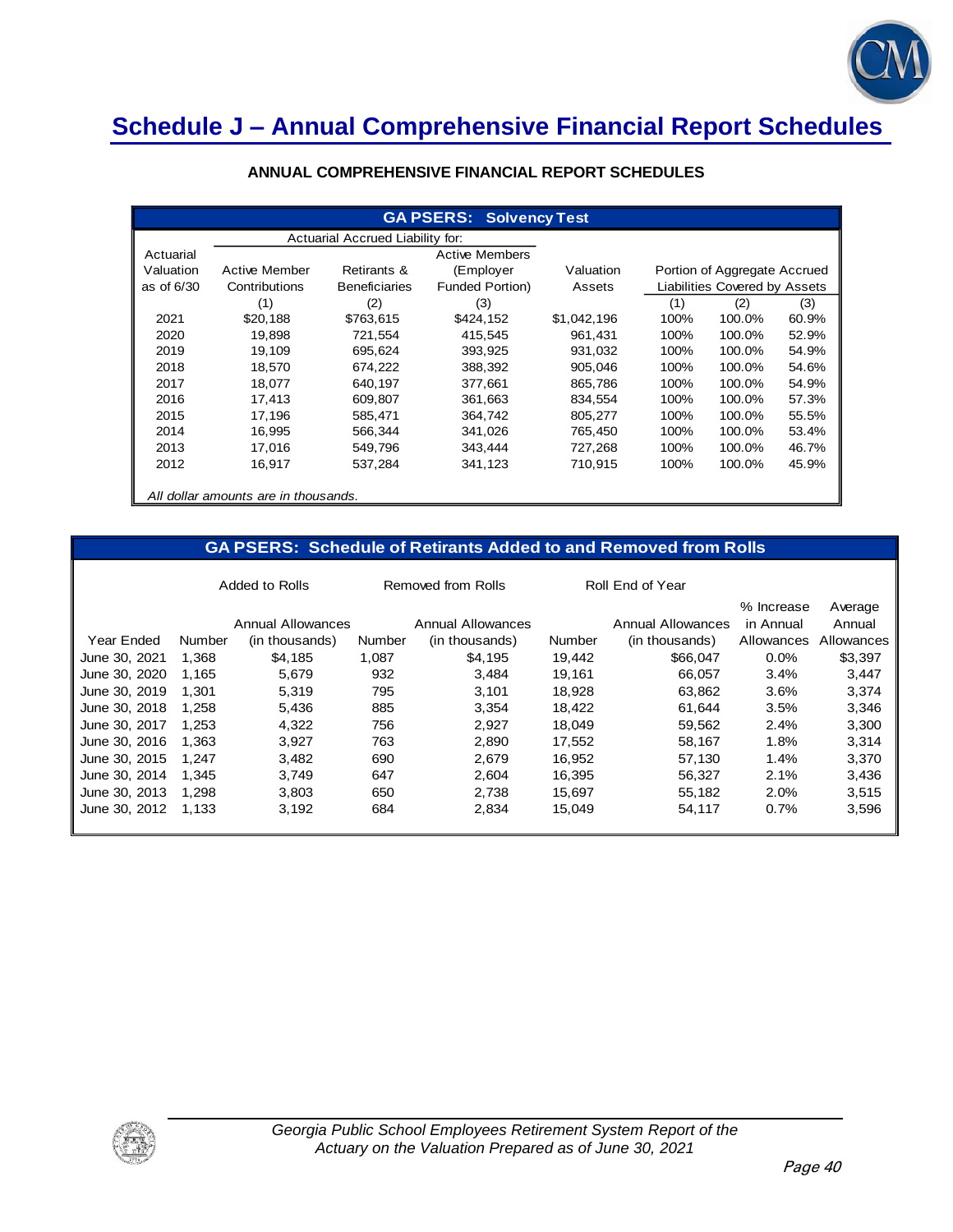

#### **ALLOCATION OF 2023-2024**

| <b>System</b><br><b>Number</b> | <b>System Name</b> | <b>Contribution</b> |
|--------------------------------|--------------------|---------------------|
| 1                              | Appling            | \$<br>55,100        |
| $\overline{2}$                 | Atkinson           | 34,897              |
| 3                              | Bacon              | 36,734              |
| 4                              | <b>Baker</b>       | 6,428               |
| 5                              | <b>Baldwin</b>     | 90,915              |
| 6                              | <b>Banks</b>       | 60,610              |
| $\overline{7}$                 | <b>Barrow</b>      | 247,951             |
| 8                              | <b>Bartow</b>      | 272,746             |
| 9                              | <b>Ben Hill</b>    | 62,447              |
| 10                             | <b>Berrien</b>     | 52,345              |
| 11                             | <b>Bibb</b>        | 518,861             |
| 12                             | Bleckley           | 74,385              |
| 13                             | <b>Brantley</b>    | 89,997              |
| 14                             | <b>Brooks</b>      | 45,917              |
| 15                             | <b>Bryan</b>       | 179,994             |
| 16                             | <b>Bulloch</b>     | 236,931             |
| 17                             | <b>Burke</b>       | 119,384             |
| 18                             | <b>Butts</b>       | 78,059              |
| 19                             | Calhoun            | 19,285              |
| 20                             | Camden             | 175,403             |
| 21                             | Candler            | 33,060              |
| 22                             | Carroll            | 217,646             |
| 23                             | Catoosa            | 275,501             |
| 24                             | Charlton           | 30,305              |
| 25                             | Chatham            | 784,261             |
| 26                             | Chattahoochee      | 13,775              |
| 27                             | Chattooga          | 45,917              |
| 28                             | Cherokee           | 593,246             |
| 29                             | Clarke             | 371,009             |
| 30                             | Clay               | 9,183               |
| 31                             | Clayton            | 1,018,437           |
| 32                             | Clinch             | 24,795              |
| 33                             | Cobb               | 1,884,431           |
| 34                             | Coffee             | 122,139             |
| 35                             | Colquitt           | 168,974             |
| 36                             | Columbia           | 558,350             |
| 37                             | Cook               | 61,529              |
| 38                             | Coweta             | 528,044             |
| 39                             | Crawford           | 41,325              |

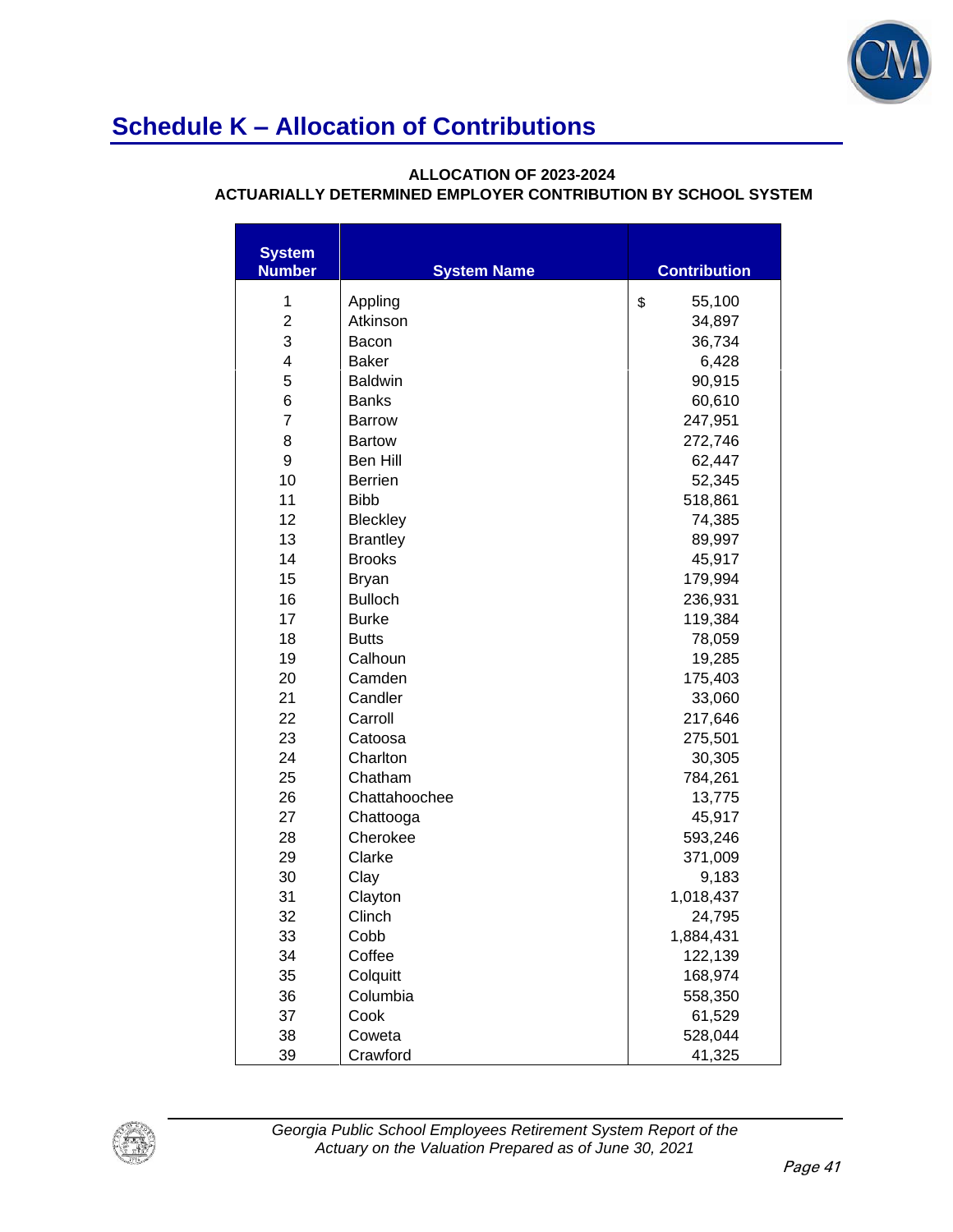

#### **ALLOCATION OF 2023-2024**

| <b>System</b> |                    |                     |
|---------------|--------------------|---------------------|
| <b>Number</b> | <b>System Name</b> | <b>Contribution</b> |
| 40            | Crisp              | \$<br>91,834        |
| 41            | Dade               | 43,162              |
| 42            | Dawson             | 78,059              |
| 43            | Decatur            | 134,996             |
| 44            | Dekalb             | 1,822,901           |
| 45            | Dodge              | 58,774              |
| 46            | Dooly              | 38,570              |
| 47            | Dougherty          | 339,785             |
| 48            | Douglas            | 379,274             |
| 49            | Early              | 43,162              |
| 50            | Echols             | 11,938              |
| 51            | Effingham          | 203,871             |
| 52            | Elbert             | 61,529              |
| 53            | Emanuel            | 93,670              |
| 54            | Evans              | 37,652              |
| 55            | Fannin             | 75,304              |
| 56            | Fayette            | 326,010             |
| 57            | Floyd              | 134,996             |
| 58            | Forsyth            | 836,606             |
| 59            | Franklin           | 77,140              |
| 61            | Gilmer             | 89,079              |
| 62            | Glascock           | 17,448              |
| 63            | Glynn              | 308,562             |
| 64            | Gordon             | 88,160              |
| 65            | Grady              | 78,977              |
| 66            | Greene             | 44,080              |
| 67            | Gwinnett           | 3,013,988           |
| 68            | Habersham          | 167,138             |
| 69            | Hall               | 412,334             |
| 70            | Hancock            | 38,570              |
| 71            | Haralson           | 47,754              |
| 72            | Harris             | 112,956             |
| 73            | Hart               | 92,752              |
| 74            | Heard              | 41,325              |
| 75            | Henry              | 425,191             |
| 76            | Houston            | 698,855             |
| 77            | Irwin              | 21,122              |
| 78            | Jackson            | 182,749             |

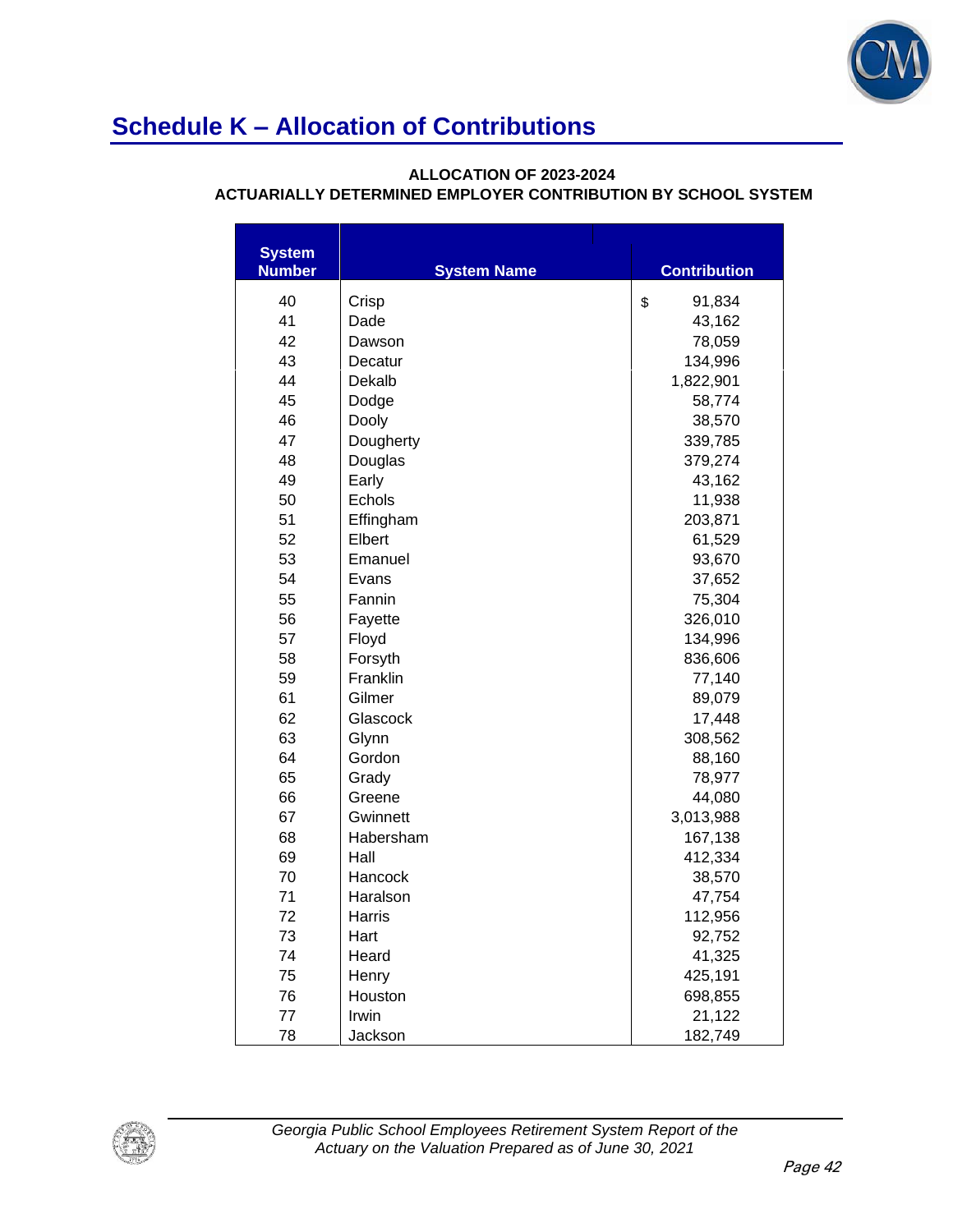

#### **ALLOCATION OF 2023-2024**

| <b>System</b><br><b>Number</b> | <b>System Name</b> | <b>Contribution</b> |
|--------------------------------|--------------------|---------------------|
| 79                             | Jasper             | \$<br>62,447        |
| 80                             | <b>Jeff Davis</b>  | 63,365              |
| 81                             | Jefferson          | 64,284              |
| 82                             | Jenkins            | 25,713              |
| 83                             | Johnson            | 28,468              |
| 84                             | Jones              | 110,201             |
| 85                             | Lamar              | 53,264              |
| 86                             | Lanier             | 27,550              |
| 87                             | Laurens            | 149,689             |
| 88                             | Lee                | 134,996             |
| 89                             | Liberty            | 234,176             |
| 90                             | Lincoln            | 41,325              |
| 91                             | Long               | 78,977              |
| 92                             | Lowndes            | 226,830             |
| 93                             | Lumpkin            | 89,997              |
| 94                             | Macon              | 36,734              |
| 95                             | Madison            | 97,344              |
| 96                             | Marion             | 32,142              |
| 97                             | McDuffie           | 94,589              |
| 98                             | McIntosh           | 29,387              |
| 99                             | Meriwether         | 79,895              |
| 100                            | Miller             | 25,713              |
| 101                            | Mitchell           | 40,407              |
| 102                            | Monroe             | 135,914             |
| 103                            | Montgomery         | 22,040              |
| 104                            | Morgan             | 61,529              |
| 105                            | Murray             | 92,752              |
| 106                            | Muscogee           | 598,756             |
| 107                            | Newton             | 363,662             |
| 108                            | Oconee             | 152,444             |
| 109                            | Oglethorpe         | 61,529              |
| 110                            | Paulding           | 478,454             |
| 111                            | Peach              | 44,080              |
| 112                            | Pickens            | 86,324              |
| 113                            | Pierce             | 64,284              |
| 114                            | Pike               | 39,489              |
| 115                            | Polk               | 98,262              |
| 116                            | Pulaski            | 34,897              |
| 117                            | Putnam             | 82,650              |

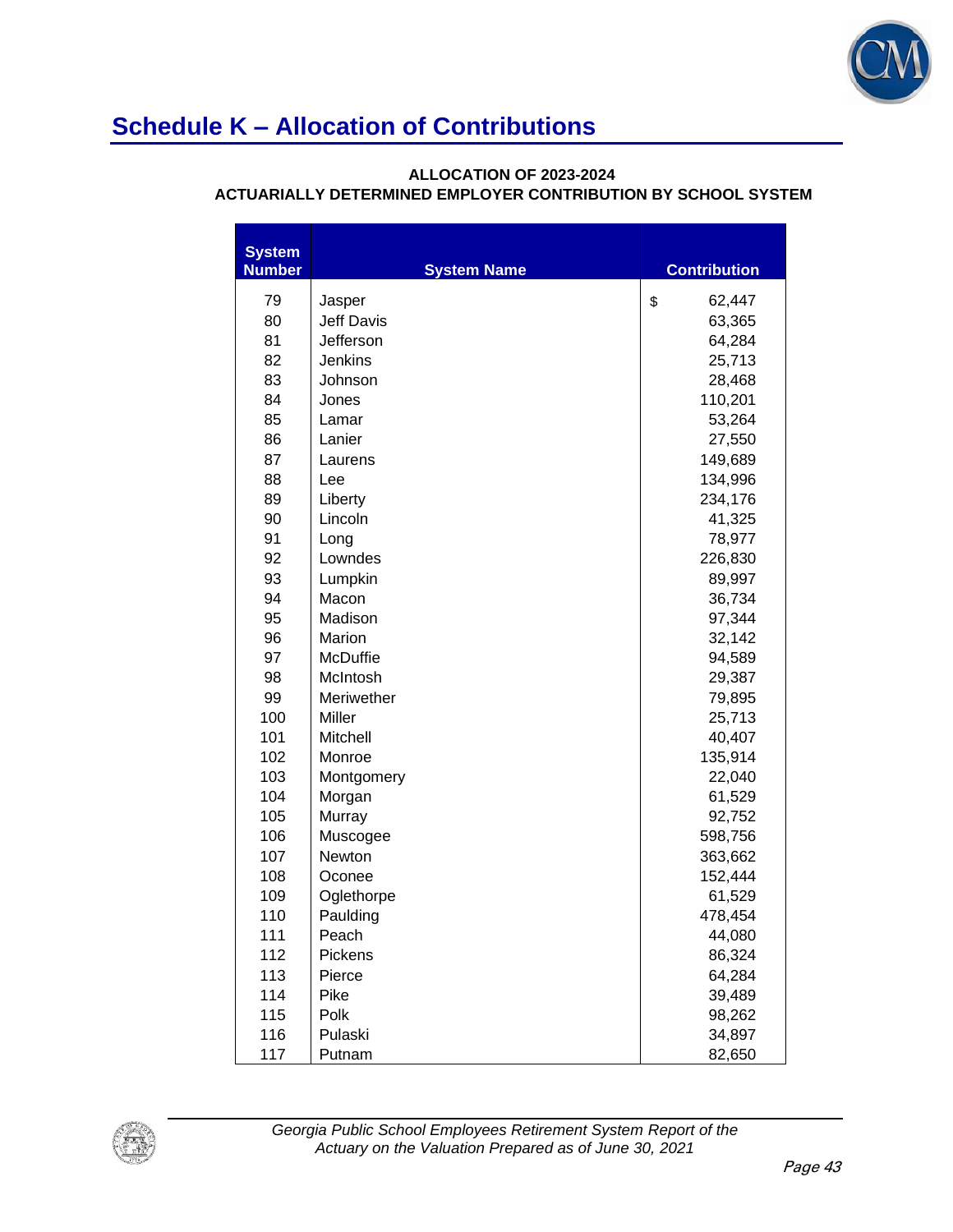

#### **ALLOCATION OF 2023-2024**

| <b>System</b><br><b>Number</b> | <b>System Name</b> | <b>Contribution</b> |
|--------------------------------|--------------------|---------------------|
| 118                            | Quitman            | 9,183<br>\$         |
| 119                            | Rabun              | 67,039              |
| 120                            | Randolph           | 22,040              |
| 121                            | Richmond           | 633,653             |
| 122                            | Rockdale           | 337,030             |
| 123                            | Schley             | 16,530              |
| 124                            | Screven            | 47,754              |
| 125                            | Seminole           | 37,652              |
| 126                            | Spalding           | 243,360             |
| 127                            | <b>Stephens</b>    | 89,997              |
| 128                            | <b>Stewart</b>     | 11,938              |
| 129                            | Sumter             | 112,956             |
| 130                            | Talbot             | 16,530              |
| 131                            | Taliaferro         | 6,428               |
| 132                            | <b>Tattnall</b>    | 78,977              |
| 133                            | Taylor             | 36,734              |
| 134                            | <b>Telfair</b>     | 38,570              |
| 135                            | Terrell            | 43,162              |
| 136                            | Thomas             | 121,221             |
| 137                            | Tift               | 85,405              |
| 138                            | Toombs             | 45,917              |
| 139                            | Towns              | 33,979              |
| 140                            | Treutlen           | 16,530              |
| 141                            | Troup              | 349,887             |
| 142                            | Turner             | 24,795              |
| 143                            | Twiggs             | 16,530              |
| 144                            | Union              | 67,957              |
| 145                            | Upson              | 129,486             |
| 146                            | Walker             | 226,830             |
| 147                            | Walton             | 292,032             |
| 148                            | Ware               | 140,506             |
| 149                            | Warren             | 14,693              |
| 150                            | Washington         | 50,509              |
| 151                            | Wayne              | 119,384             |
| 152                            | Webster            | 918                 |
| 153                            | Wheeler            | 22,958              |
| 154                            | White              | 66,120              |
| 155                            | Whitfield          | 165,301             |
| 156                            | Wilcox             | 30,305              |